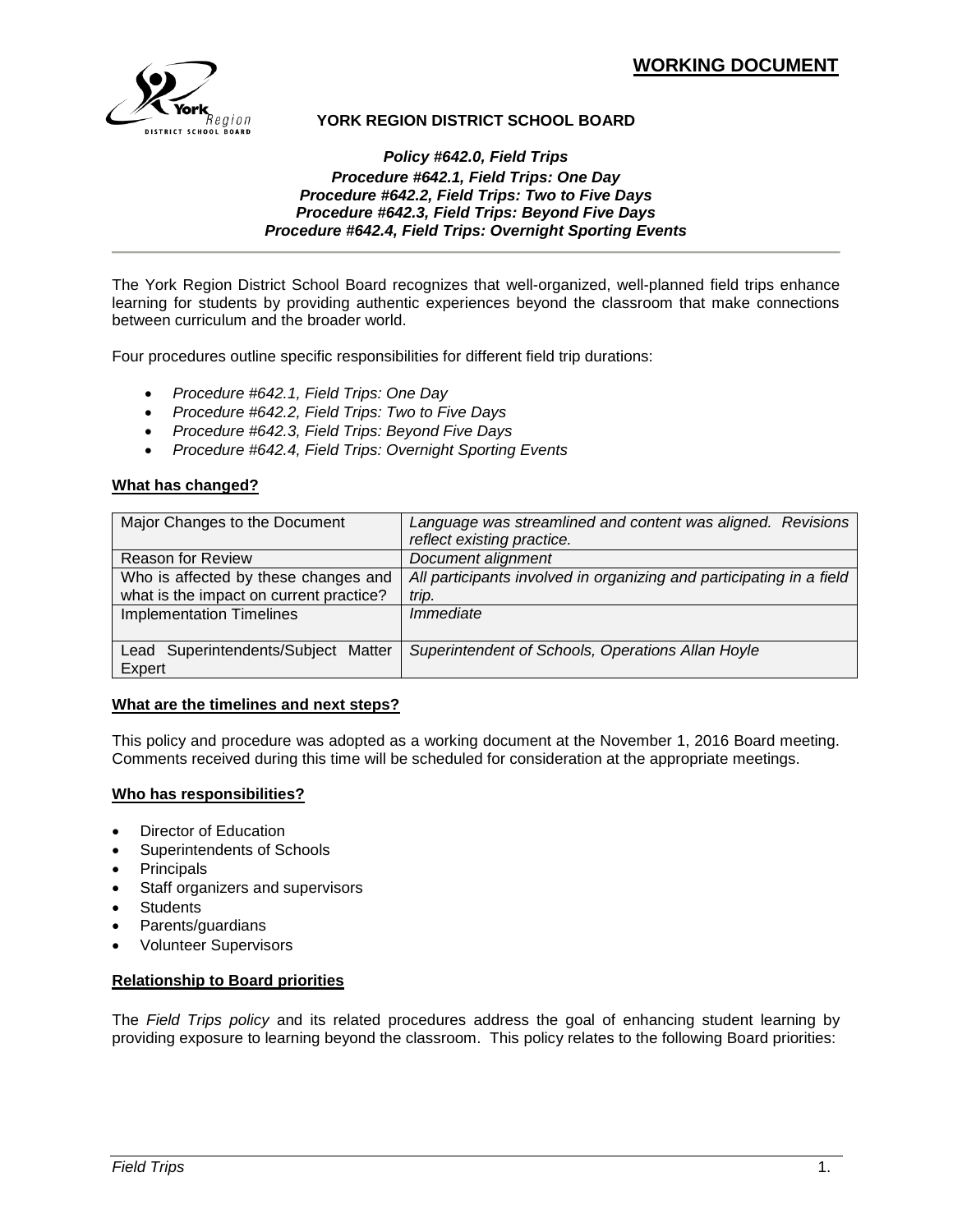# *Student Achievement and Well-being*

Continuously increase student achievement and well-being through a culture of caring and learning, which emphasizes: positive relationships among students, staff, parents/guardians, and community members; engagement of students, staff, parents/guardians, and community members in public education; student and staff mental and physical well-being.

# *Delivery of Effective and Appropriate Educational Programs*

Deliver effective and sustainable educational programs to each student by: providing equitable access to differentiated and relevant learning opportunities, resources and programs; engaging students as partners in their learning.

# *Stewardship of Board Resources*

Align human and financial resources with Board priorities by: demonstrating professionalism and accountability for high standards of practice in all Board operations.

# **How do I find out more or provide feedback?**

Questions about this policy and/or procedure should be raised with your principal, manager or supervisor. If additional clarification is required, principals, managers and supervisors may contact the lead superintendent and/or subject matter expert.

In accordance with the *[Board Policies, Procedures and Supporting Documents](http://www.yrdsb.ca/boarddocs/Documents/PP-boardpoliciesandprocedures-285.pdf)* policy and procedure, the Board welcomes all comments and suggestions on Board policy.

Input is an important component of the review process. If you feel a policy and/or procedure needs to be revised, feedback may be submitted through the school council or by submitting the on-line form. In your response please;

- outline clearly the specific section(s) of the policy and/or procedure in which you are not comfortable,
- identify the reason(s) for your concern(s), and
- suggest specific alternate wording to reflect your position**.**

Specific recommendations or questions about the review process should be submitted using the on-line form or sent to the Assistant Manager, Board and Trustee Services via email at [policy.committee@yrdsb.ca,](mailto:policy.committee@yrdsb.ca) or via telephone at 905-727-0022 extension 2217 or in hard copy at [The Education Centre –](http://www.yrdsb.ca/AboutUs/Departments/Pages/default.aspx) Aurora.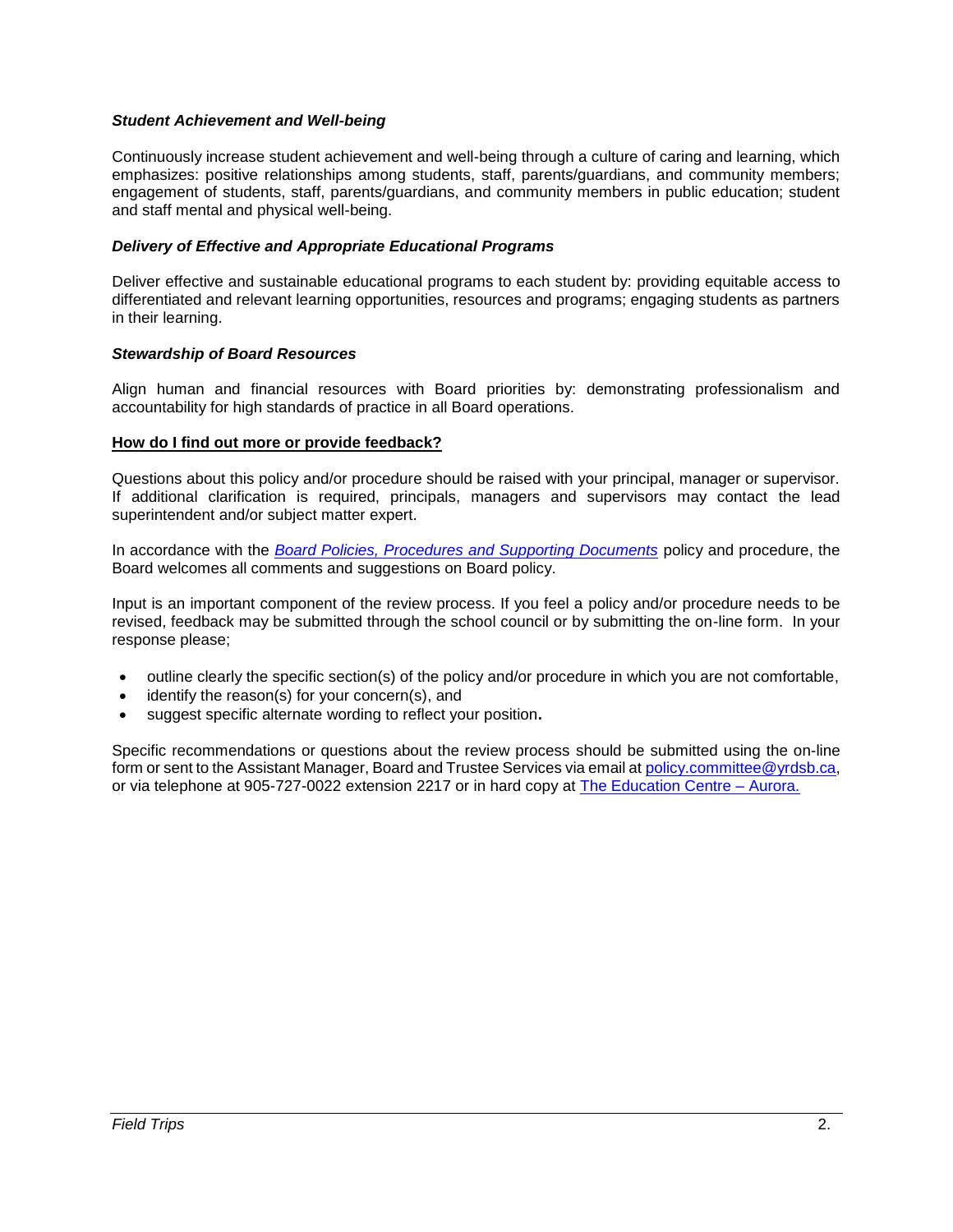**WORKING DOCUMENT**



# **Board Policy #642.0 Field Trips**

The York Region District School Board recognizes that well-organized, well-planned field trips enhance learning for students by providing authentic experiences beyond the classroom that make connections between curriculum and the broader world.

# **Application**

It is expected that there will be no costs for field trips that are mandatory in the context of meeting curriculum expectations. Field trips that are not mandatory will be considered enhancements to student programming and be conducted on a cost-recovery basis, minimizing costs where possible.

This policy and related procedures apply to students, staff members, parents/guardians and volunteers. Reasonable measures will be taken to prevent risk of harm and ensure equity of access and safety.

Consideration must be given to having an administrator present on overnight field trips within Canada or the continental United States. Each field trip outside Canada and the continental United States **must** have an administrator accompany the trip.

International situations that result in a [Government of Canada Travel Advisory](https://travel.gc.ca/travelling/advisories) beyond "Exercise normal security precautions" may result in the cancellation of any field trip, at any time, regardless of cost. Similarly, unforeseen circumstances may arise that may result in cancellation at any time before or during the trip. In the event of withdrawal of Board support, parents/guardians may choose to proceed with the trip without staff involvement, understanding that parents/guardians are solely responsible for all aspects of the trip.

This policy does not apply to brief community excursions off school property that last less than one day and do not require transportation.

Field trip participants must adhere to the approved itinerary. All Board policies and procedures apply to field trips, regardless of destination laws and customs. Appropriate consequences may be applied. Inappropriate behaviour may result in the student being sent home **at parental expense**.

The buying, selling and/or use of alcohol or illegal drugs by all participants are strictly prohibited regardless of circumstances, age and destination laws, customs and/or culture.

# **Legislative Context**

*Education Act*

### **Definitions**

### *Eligible Student*

An eligible student must be enrolled in an organizing or participating school and meet all school requirements.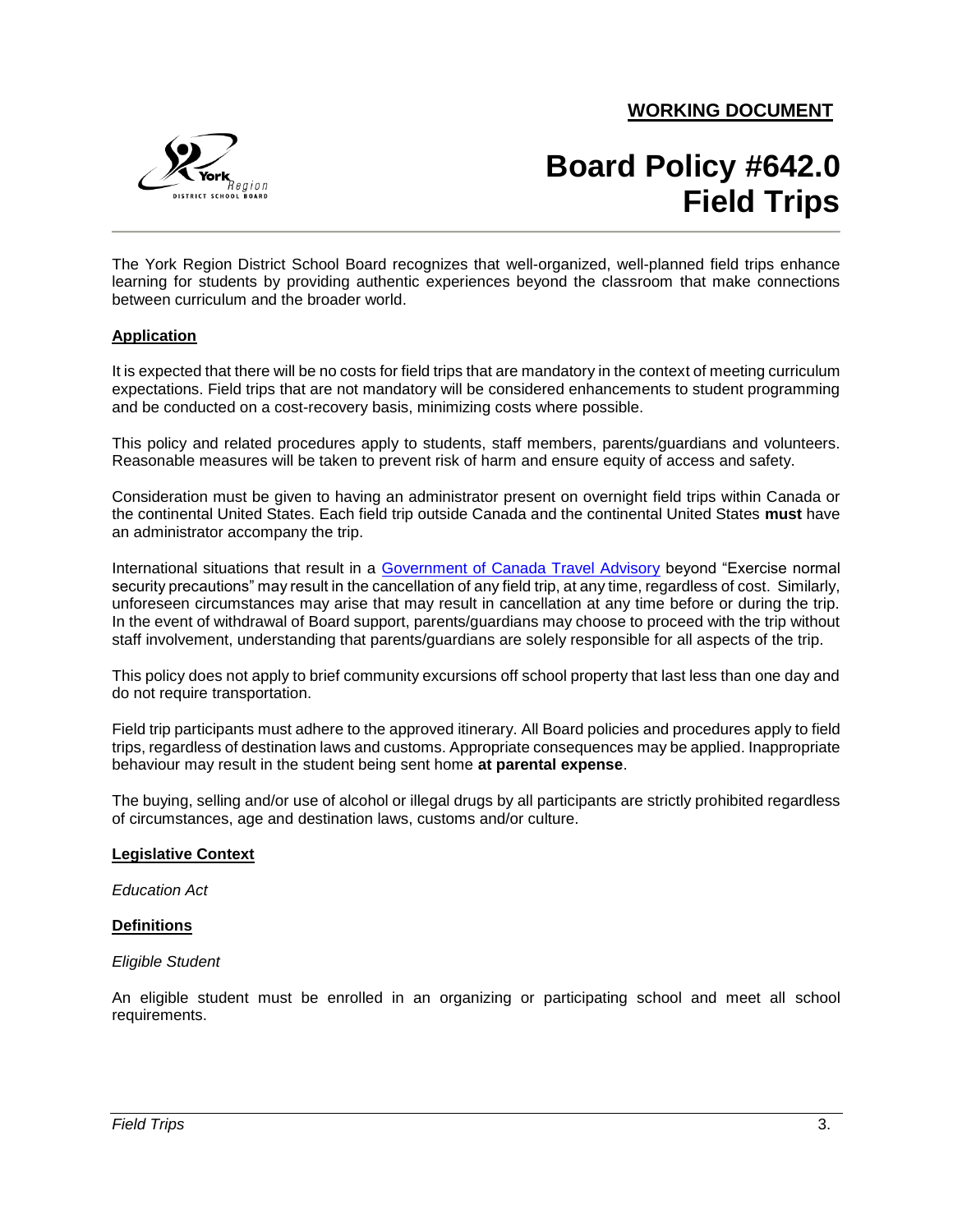# *Field Trip*

A field trip is an off-site excursion for students. Field trips enhance learning, are organized and supervised by staff members and require transportation.

## Field trips will:

- provide appropriate safety measures for all participants;
- accommodate students in accordance with Board policies and procedures; and
- consider age appropriate travel time.

## *Mandatory Field Trip*

A mandatory field trip is directly related to curriculum. Eligible students are expected to attend.

Mandatory field trips will:

- have no charge;
- include assessment and evaluation; and
- provide comparable assessment and evaluation for those who do not attend.

## *Non-Mandatory Field Trip*

A non-mandatory field trip enhances learning and may or may not be related to a class or course.

Non-mandatory field trips will:

- be voluntary;
- ensure participants meet class and school requirements;
- be run on a cost-recovery basis;
- minimize costs, wherever possible;
- be scheduled to minimize absence from school; and
- not include assessment and evaluation.

### *Staff Organizer*

A staff organizer is an employee responsible arranging the field trip.

# **Responsibilities**

*The Board of Trustees is responsible for:*

- reviewing the Field Trips policy in accordance with the priorities in the [Trustees' Multi-Year Plan](http://www.yrdsb.ca/AboutUs/BoardPlans/Pages/default.aspx) and the approved policy review cycle; and
- understanding and communicating with members of the community about the Field Trips policy, as required.

### *The Director of Education is responsible for:*

implementing and operationalizing the Field Trips policy.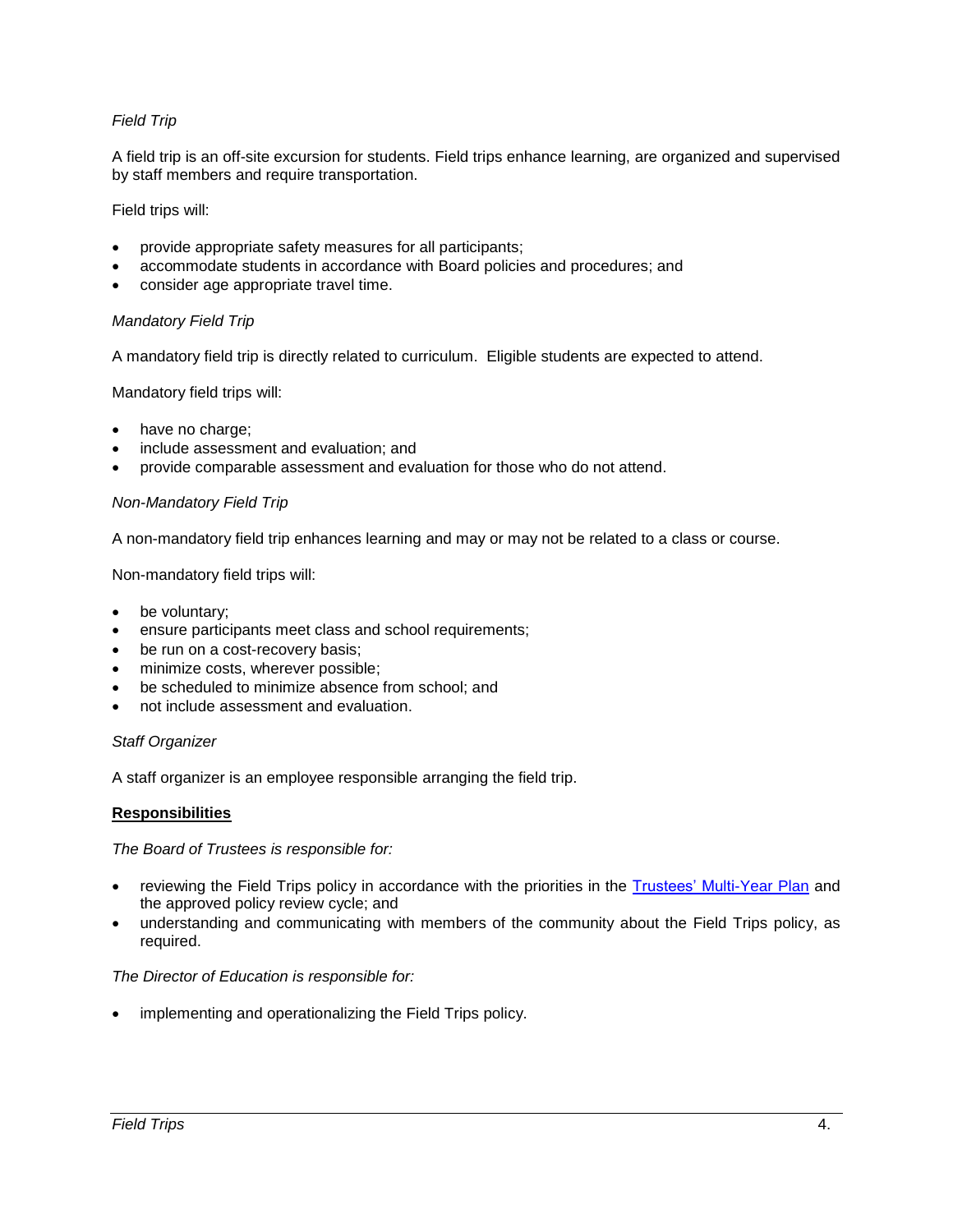*The Associate Directors, Coordinating Superintendents and the Superintendent of School, Operations are responsible for:*

- supporting the implementation of the Field Trips policy; and
- authorizing field trips: beyond five days in conjunction with the superintendent of schools.

*Superintendents of Schools are responsible for:*

- authorizing two-to-five-day field trips; and
- providing initial approval for field trips beyond five days and submitting applications to the Superintendent of Schools, Operations and Associate Director for final approval.

*Principals are responsible for:*

- authorizing one-day field trips;
- providing initial approval for two-to-five-day field trips and field trips beyond five days and submitting applications to the superintendent of schools; and
- consulting with parents/guardians and school council members regarding the purpose of field trips, as required.

*Parents/guardians are responsible for:*

giving written permission for their child to participate in field trips.

# **Related Policies**

[Caring and Safe Schools](http://www.yrdsb.ca/boarddocs/Documents/PP-review-safecaringandsupportiveschools-668.pdf) [Equity and Inclusivity](http://www.yrdsb.ca/boarddocs/Documents/POL-equityandinclusiveeducation-261.pdf) [Provision of Health Support](http://www.yrdsb.ca/boarddocs/Documents/PP-healthsupport-662.pdf) Services in School Settings [Student Transportation](http://www.yrdsb.ca/boarddocs/Documents/PP-transportationtoandfromschools-680.pdf) [Volunteers in Schools](http://www.yrdsb.ca/boarddocs/Documents/PP-volunteersinourschools-280.pdf)

# **History**

Approved: 1983 Reviewed: 1995 Working Document: July 2013, November 2016 Revised: 1989, 2001, 2007, April 2014 Current Status: Working Document

*It is the expectation of the York Region District School Board that all employees, students and persons invited to or visiting Board property; or partaking/volunteering in Board or school-sponsored events and activities will respect the policies and procedures of the Board. The term "parents" refers to both parents and guardians in all Board policies and procedures.*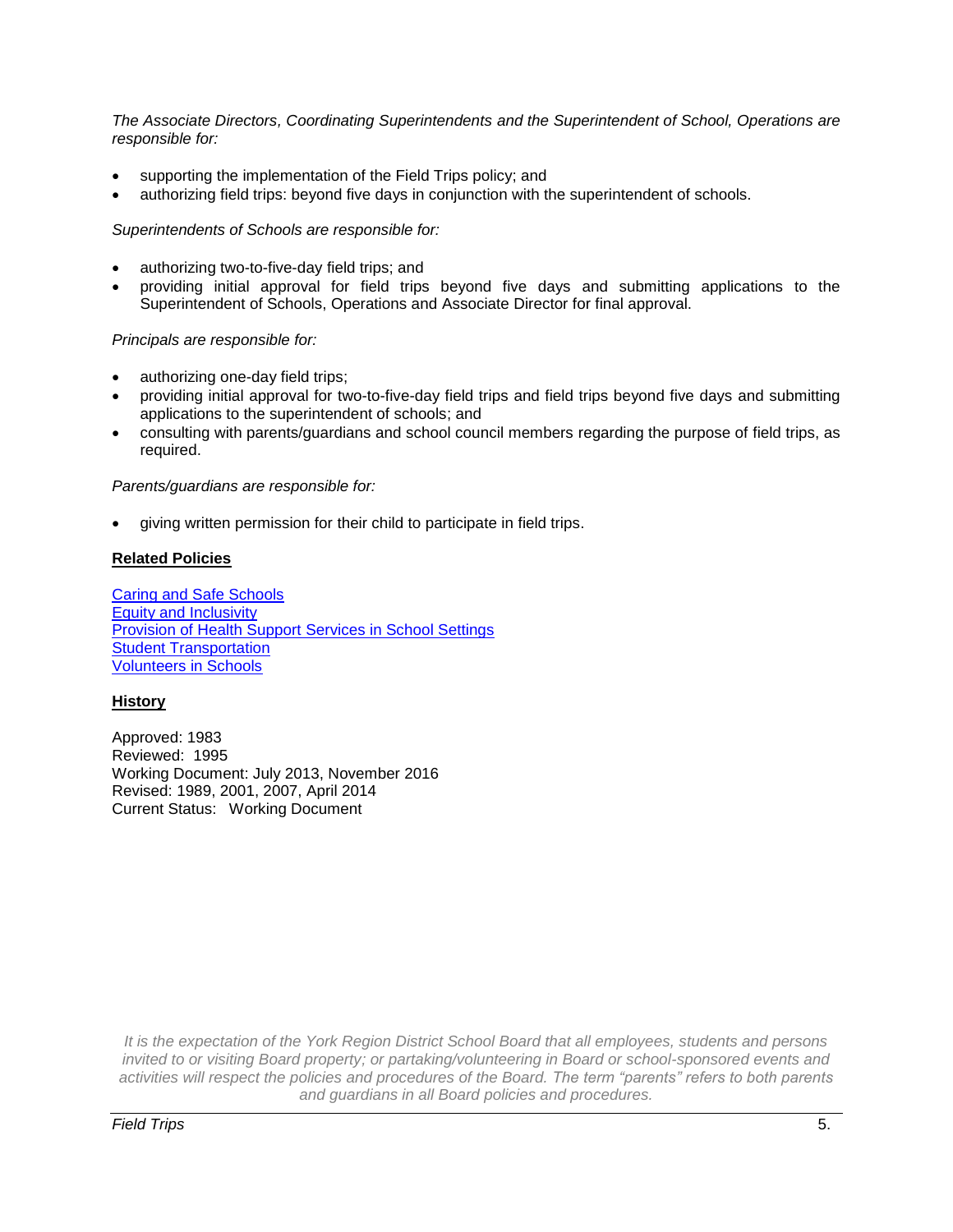

# <span id="page-5-0"></span>**Board Procedure #642.1 Field Trips: One Day**

This procedure outlines the responsibilities associated with organizing, conducting and supervising field trips that are *no more than one day* in duration.

Trips that are more than one day in duration or related to sporting events are referred to in the appropriate procedure:

- [Field Trips: Two to Five Days](#page-7-0)
- [Field Trips: Beyond Five Days](#page-13-0)
- **[Field Trips: Overnight Sporting Event](#page-19-0)**

### **Application**

### *Approval Criteria*

All one-day field trips must:

- be approved by the principal before the trip is booked;
- be run on a cost-recovery basis that minimizes cost, wherever possible;
- accommodate, where possible, parental concerns related to religion, faith and culture;
- ensure all students have the opportunity to attend (with parent/guardian approval as required);
- accommodate students with special needs, ensuring equal access and supervision for high-needs students in accordance with the Student Safety Plan;
- **ensure curriculum relevance;**
- provide for the health and safety of all participants;
- **ensure that activities comply with the [Ontario Physical Education Safety Guidelines](https://bww.yrdsb.ca/boarddocs/Pages/OPHEA.aspx) and the** [Wilderness Canoe Tripping and Overnight Backpacking Standards](https://bww.yrdsb.ca/boarddocs/Documents/SD-Safetystandardscanoeovernight.pdf);
- have an itinerary;
- outline in writing supervision expectations for staff members and volunteers;
- provide plans for assessment and evaluation related to curriculum, where appropriate, that will be completed by students who do not participate in mandatory field trips;
- adhere to all relevant Board policies and procedures and school code of conduct; and
- ensure the private vendor or facility operator has the necessary certification and general liability insurance of at least \$2,000,000.

### **Definitions**

### *One-Day Field Trips*

A one-day field trip is an off-site excursion for students that *does not exceed one day* or require overnight accommodation.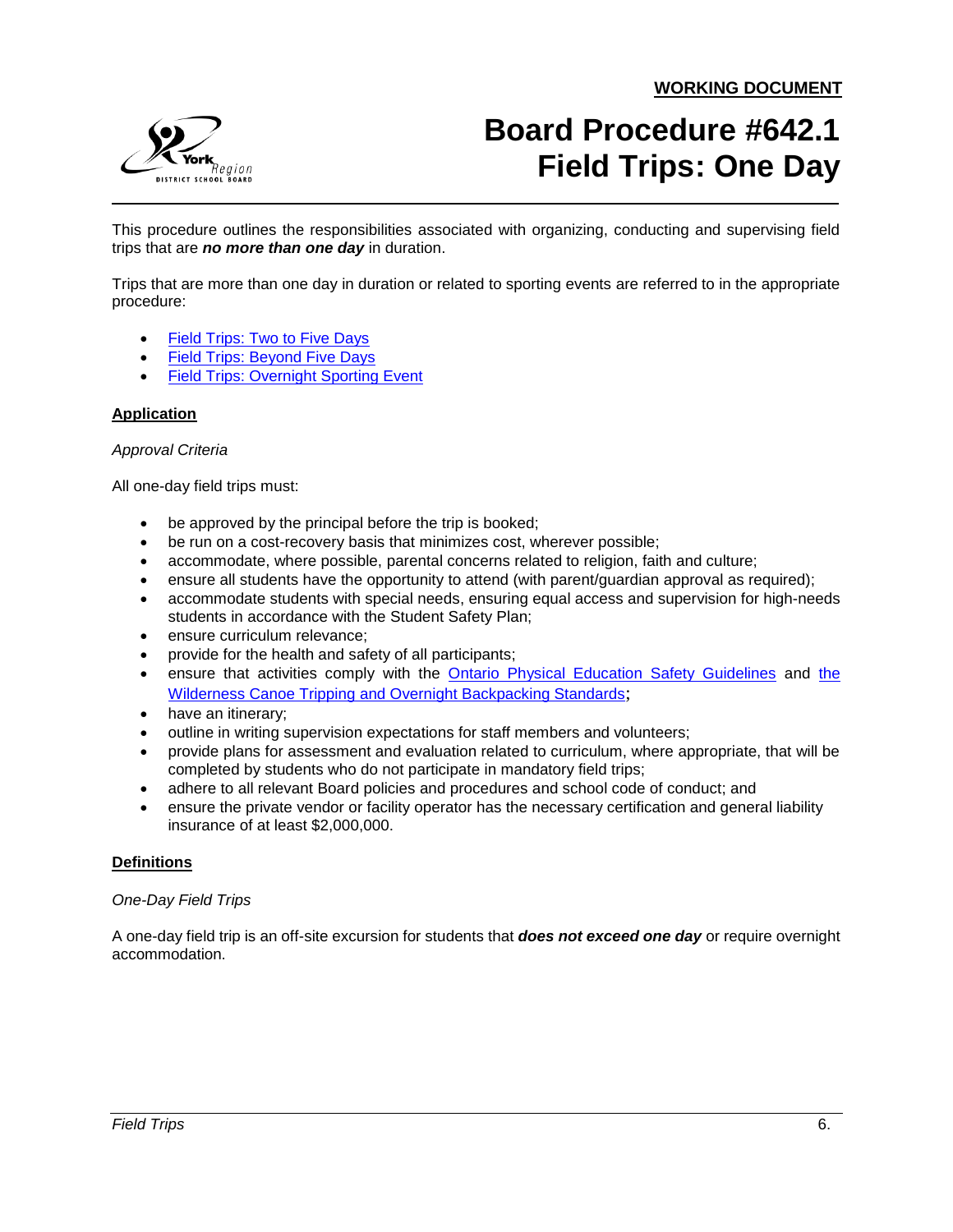## *Supervision Ratio for Field Trips: One Day*

This is the minimum acceptable standard of supervision for one-day field trips.

| Grade(s)     | <b>Supervision Ratio</b> |
|--------------|--------------------------|
| Kindergarten | 1 adult to 5 students    |
| $1 - 3$      | 1 adult to 8 students    |
| $4-6$        | 1 adult to 10 students   |
| 7-9          | 1 adult to 13 students   |
| $10 - 12$    | 1 adult to 15 students   |

Mandatory supervision ratios are also listed in the [Ontario Physical Education Safety Guidelines](https://bww.yrdsb.ca/boarddocs/Pages/OPHEA.aspx) and [the](https://bww.yrdsb.ca/boarddocs/Documents/SD-Safetystandardscanoeovernight.pdf)  [Wilderness Canoe Tripping and Overnight Backpacking Standards](https://bww.yrdsb.ca/boarddocs/Documents/SD-Safetystandardscanoeovernight.pdf)

## **Responsibilities**

*The Director of Education shall:*

allocate staff and resources to support the Field Trips: One Day procedure.

*Associate Directors, Coordinating Superintendents and Superintendents shall:*

ensure that the requirements in the Field Trips: One Day procedure are communicated to all schools.

## *Principals shall:*

- authorize one-day field trips;
- ensure that the field trip meets approval and supervision criteria;
- encourage parent/guardian participation in accordance with the [Volunteers in our Schools policy;](http://www.yrdsb.ca/boarddocs/Documents/PP-volunteersinourschools-280.pdf)
- ensure all participants receive appropriate information about the trip;
- communicate the availability of financial assistance with dignity and confidentiality;
- work with staff organizers to determine which students participate;
- decide whether volunteer supervisors are to be reimbursed for reasonable out-of-pocket expenses;
- cancel transportation for field trips on inclement weather days; and
- shorten, cancel or terminate a field trip if the activity cannot proceed safely.

### *Staff organizers shall:*

### **when planning a one-day field trip***;*

- distinguish between mandatory and non-mandatory field trips,
- adhere to all field trip criteria,
- research the location and be familiar with seasonal conditions,
- have the appropriate knowledge to lead the trip,
- identify and inform staff and volunteers of their responsibilities,
- take into account the maturity, skills and abilities of the students when planning activities,
- prepare appropriate documentation and submit to the principal for approval, and
- charge fees on a cost recovery basis for non-mandatory field trips.
- **once the one-day field trip is approved***;*
	- make all arrangements,
	- obtain completed consent forms and payment,
	- inform parents of the option for field trip insurance coverage, if required,
	- ensure emergency information is available for each participant,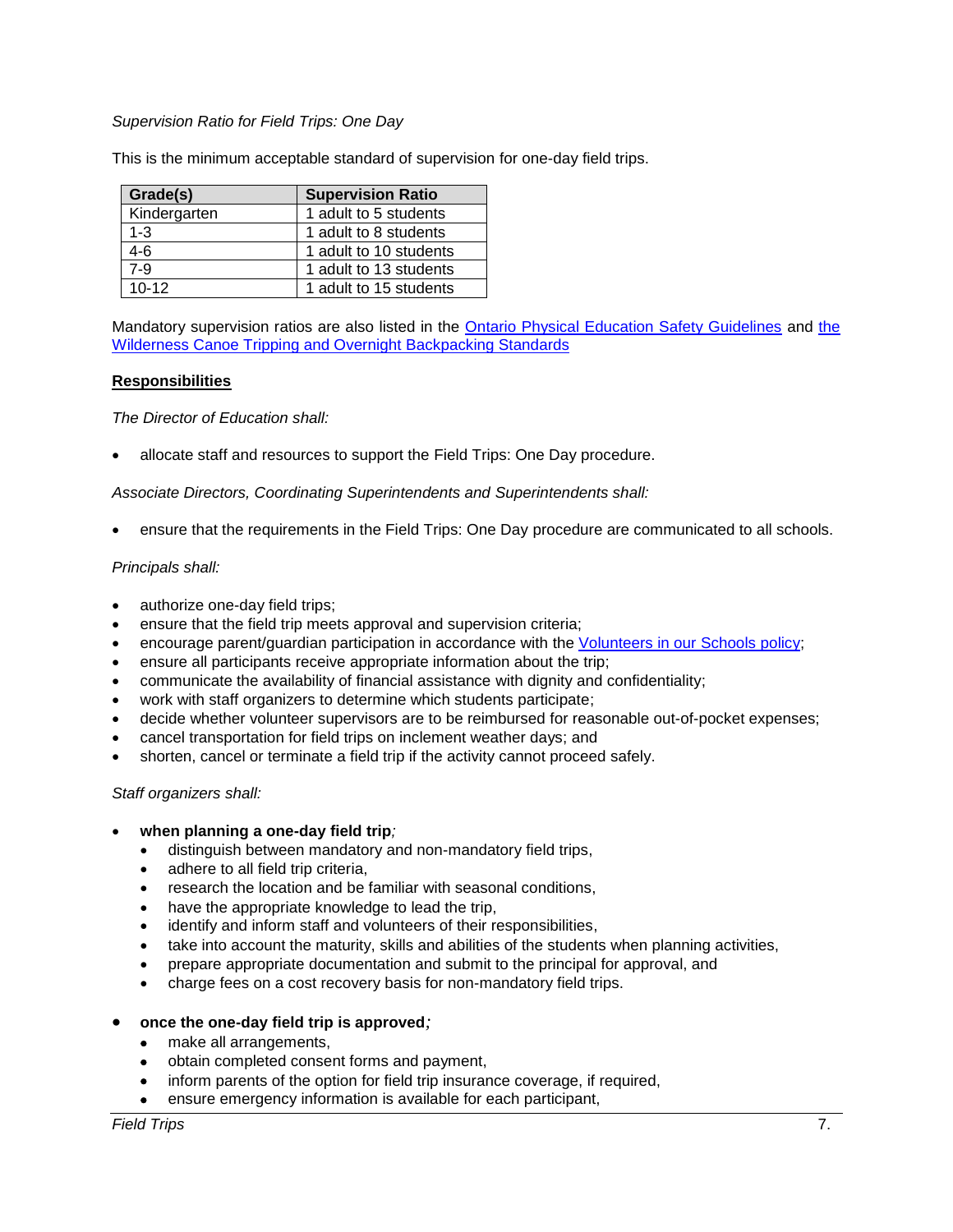- ensure students and parents/guardians are aware of behavioural expectations,
- ensure all are aware that all one-day field trips will be cancelled on [inclement weather days,](http://www.yrdsb.ca/boarddocs/Documents/PP-inclementweatherandemergencyconditionsdays-152.0.pdf)
- remind participants to complete all work missed in other classes, and
- provide an appropriate program for students who do not participate in the field trip.

# **during the one-day field trip***;*

- supervise students and follow-up on inappropriate behaviour,
- ensure that proper equipment is worn by all participants,
- take attendance at all points of departure and at regular intervals,
- adhere to the planned itinerary and consult with the principal if an activity cannot proceed safely, and
- contact the school immediately if an accident occurs and submit the [Accident/Injury Report Form](https://bww.yrdsb.ca/boarddocs/Documents/FOR-studaccident-674-04.pdf) as soon as possible upon return to school.

# *Parents/Guardians shall:*

- pay the cost of non-mandatory field trips if the child is under 18;
- review all documents;
- submit consent forms; and
- **•** consider [volunteering](http://www.yrdsb.ca/boarddocs/Documents/PP-volunteersinourschools-280.pdf) on field trips.

# *Student participants shall:*

- meet student eligibility requirements;
- pay the cost of the non-mandatory field trip, if over 18 or over 16 and withdrawn from parental control;
- behave appropriately;
- dress appropriately for field trip activities;
- complete all assignments related to the mandatory one-day field trip; and
- complete work missed in other classes.

# *Students not participating shall:*

- complete assigned work; and
- follow their regular school schedule.

# *Volunteers shall:*

- receive direction from and be accountable to the staff organizer;
- comply with the [Volunteers in our Schools policy;](http://www.yrdsb.ca/boarddocs/Documents/PP-volunteersinourschools-280.pdf) and
- report any inappropriate behaviour or accidents to the staff organizer.

# **Related Procedures**

[Inclement Weather Days](http://www.yrdsb.ca/boarddocs/Documents/PP-inclementweatherandemergencyconditionsdays-152.0.pdf) [Student Transportation](http://www.yrdsb.ca/boarddocs/Documents/PP-transportationtoandfromschools-680.pdf) [Use of Private Motor Vehicles for Student Transportation](http://www.yrdsb.ca/boarddocs/Documents/PRO-privatecars-679.pdf) [Volunteers in our Schools](http://www.yrdsb.ca/boarddocs/Documents/PP-volunteersinourschools-280.pdf)

# **History**

<span id="page-7-0"></span>Working Document: July 2013, November 2016 Approved: April 2014 Current Status: Working Document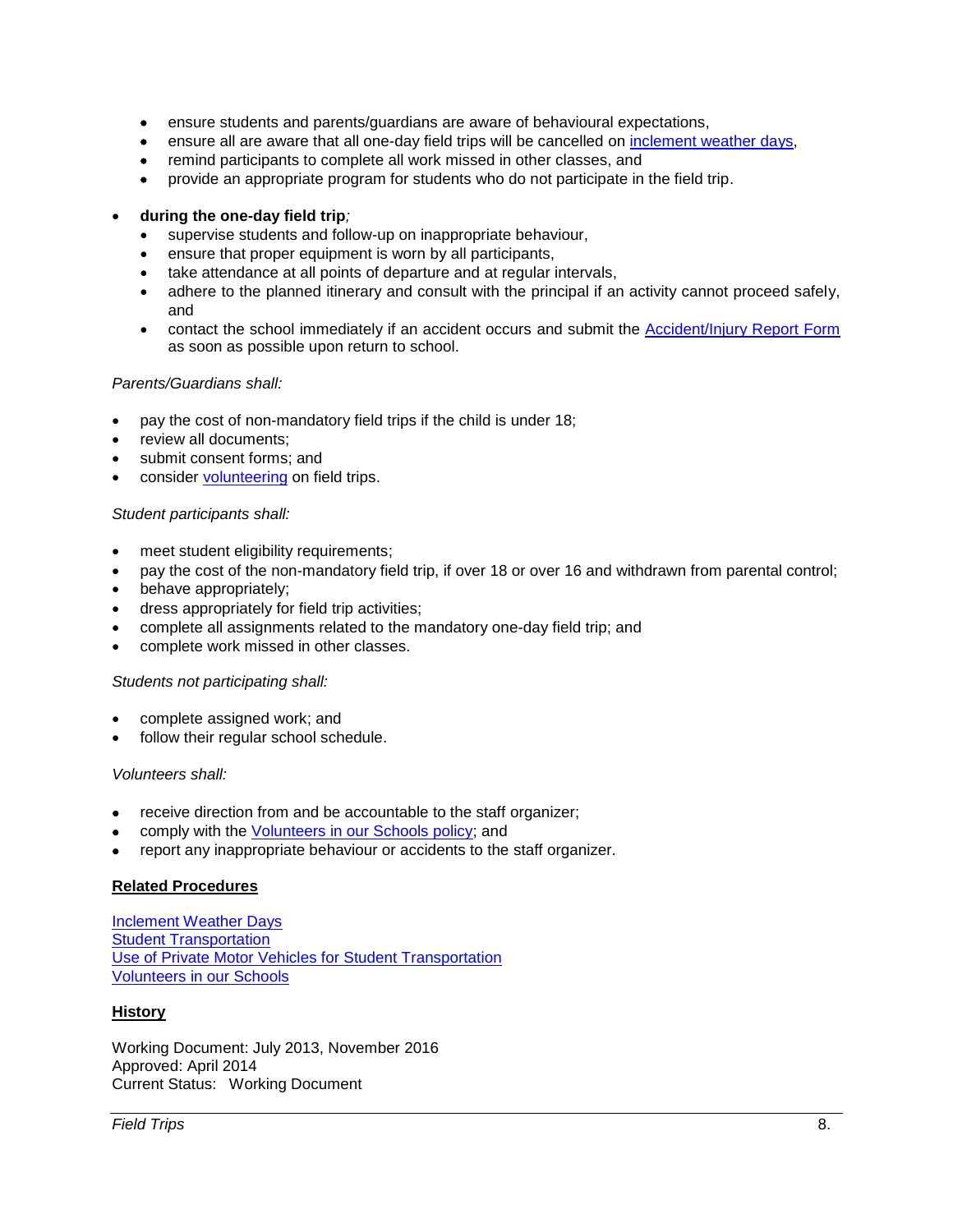**WORKING DOCUMENT**



# **Board Procedure #642.2 Field Trips: Two to Five Days**

This procedure outlines the responsibilities associated with organizing, conducting and supervising field trips *that exceed one day and are completed within five days and five nights*. These field trips enhance the program of study.

Field trips of longer or shorter duration, or related to sporting events are referred to in the appropriate procedure:

- [Field Trips: One Day](#page-5-0)
- [Field Trips: Beyond Five Days](#page-13-0)
- Field [Trips: Overnight Sporting Event](#page-19-0)

# **Application**

## *Approval Criteria*

All two-to-five-day field trips must:

- be approved by the principal and superintendent of schools before the trip is booked;
- be run on a cost-recovery basis, minimizing costs wherever possible;
- accommodate, where possible, parental concerns related to religion, faith and culture;
- outline how fundraising will support the field trip, where applicable;
- ensure all students have the opportunity to attend (with parent/guardian approval as required);
- accommodate students with special needs, ensuring equal access and supervision for high-needs students in accordance with the Student Safety Plan;
- ensure curriculum relevance;
- consider the timing of the trip to allow for meaningful follow-up upon return to the school before the end of the school year for trips scheduled in June;
- provide for the health and safety of all participants;
- **e** ensure that activities comply with **[Ontario Physical Education Safety Guidelines](https://bww.yrdsb.ca/boarddocs/Pages/OPHEA.aspx) and the Wilderness** [Canoe Tripping and Overnight Backpacking Standards](https://bww.yrdsb.ca/boarddocs/Documents/SD-Safetystandardscanoeovernight.pdf);
- have an itinerary;
- outline in writing supervision expectations for staff members and volunteers;
- have an administrator in attendance on any two-to-five-day field trip occurring outside Canada and the continental United States;
- have gender representation in staff supervision, ensuring all supervisors are aware of and comfortable with their role;
- provide plans for assessment and evaluation related to curriculum, where appropriate, that will be completed by students who do not participate in mandatory field trips;
- adhere to all relevant Board policies and procedures and school code of conduct; and
- ensure the private vendor or facility operator has the necessary certification and general liability insurance of at least \$2,000,000.

All requests to schedule a [Field Trip: Two to Five Days](https://webapps.yrdsb.ca/forms/Schools/FieldTrip/Pages/Short-Term-Overnight.aspx) must be completed electronically.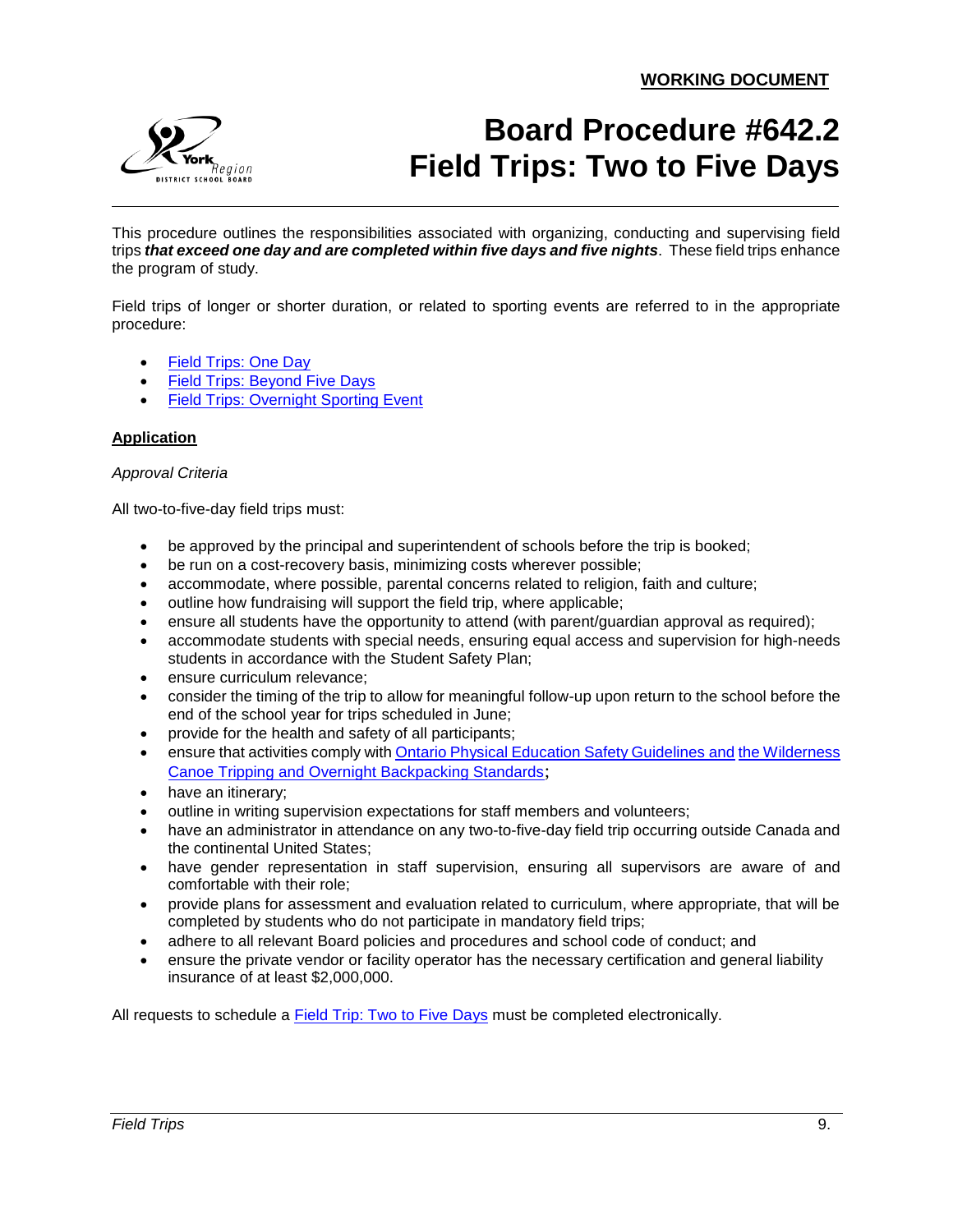# **Definitions**

## *Field Trips: Two to Five Days*

These field trips are off-site curriculum-related experiences for students *that exceed one day and are completed within five days and five nights*. These field trips may take place within Canada or internationally.

## *Supervision Ratios for Field Trips: Two to Five Days*

This is the minimum acceptable standard of supervision ratios for field trips that exceed one day and are completed within five days and five nights for all activities that take place off school property.

| Grade(s)     | <b>Supervision Ratio</b> |
|--------------|--------------------------|
| Kindergarten | 1 adult to 5 students    |
| $1 - 3$      | 1 adult to 8 students    |
| $4-6$        | 1 adult to 10 students   |
| 7-9          | 1 adult to 13 students   |
| $10-12$      | 1 adult to 15 students   |

Mandatory supervision ratios are also listed in the [Ontario Physical Education Safety Guidelines](https://bww.yrdsb.ca/boarddocs/Pages/OPHEA.aspx) and [the](https://bww.yrdsb.ca/boarddocs/Documents/SD-Safetystandardscanoeovernight.pdf)  [Wilderness Canoe Tripping and Overnight Backpacking Standards](https://bww.yrdsb.ca/boarddocs/Documents/SD-Safetystandardscanoeovernight.pdf).

# **Responsibilities**

*The Director of Education shall:*

allocate staff and resources to support the Field Trips: Two to Five Days procedure.

*Associate Directors, Coordinating Superintendents and Superintendents shall:*

 ensure the requirements in the Field Trips: Two to Five Days procedure are communicated to all schools.

### *Superintendents of Schools shall:*

- authorize field trips based on approval criteria, in conjunction with the principal;
- consult with the principal, as required;
- upon approval, ensure a signed copy of the request form is returned to the school; and
- ensure that the field trip is relevant to the curriculum and/or the focus of the school as outlined in the School Improvement Plan.

### *Principals shall:*

- authorize, in conjunction with the superintendent of schools, two-to-five-day field trips;
- ensure the field trip meets approval criteria and supervision ratios;
- return requests that are denied to the staff organizer for review and/or improvement;
- encourage parent/guardian participation in accordance with the [Volunteers in our Schools policy;](http://www.yrdsb.ca/boarddocs/Documents/PP-volunteersinourschools-280.pdf)
- ensure all participants receive appropriate information about the trip;
- communicate the availability of financial assistance with dignity and confidentiality;
- work with staff organizers to determine which students participate;
- make decisions about student participation in consultation with the superintendent of schools, as required;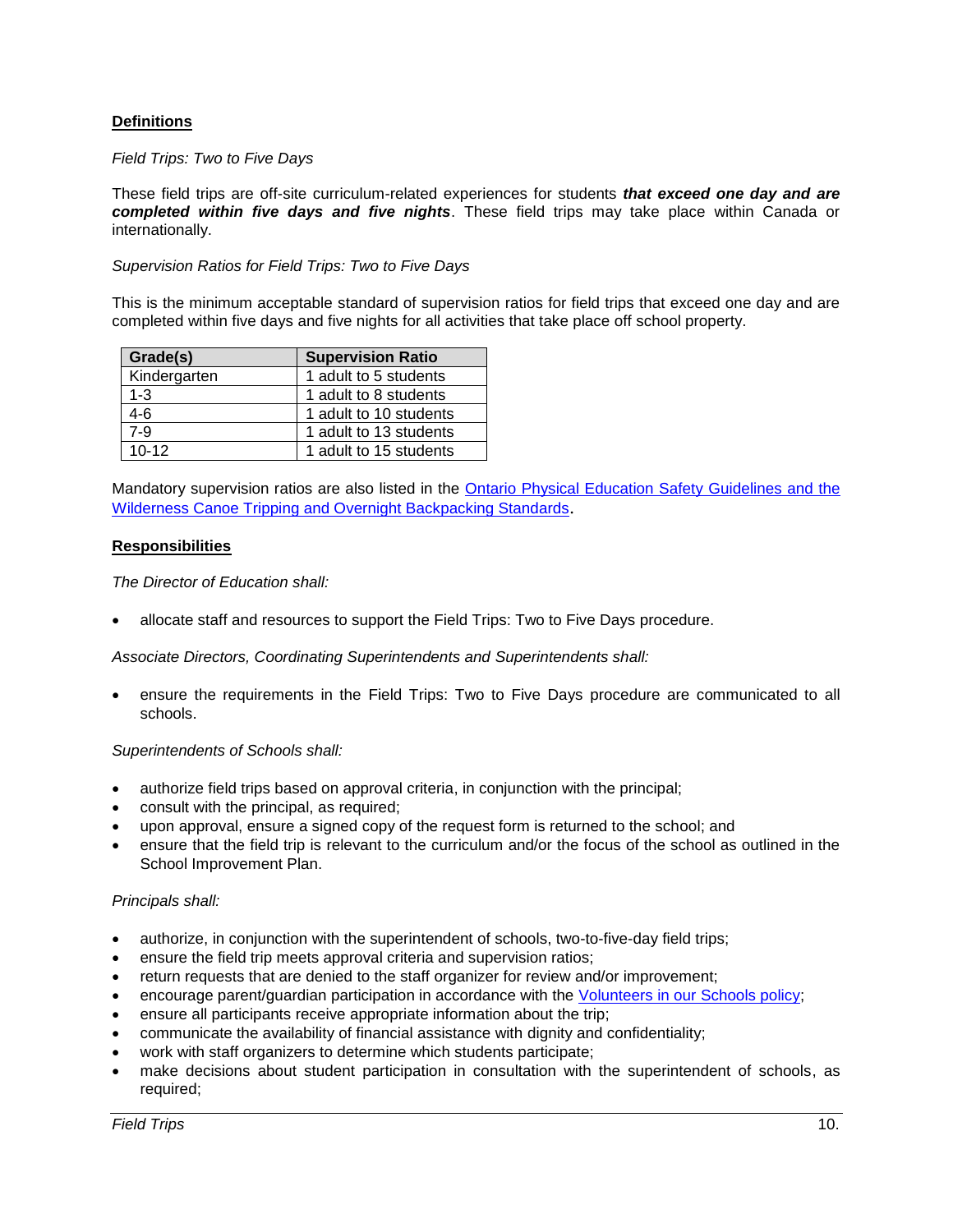- ensure parental support;
- identify an administrator to accompany the field trip to all destinations outside Canada and the continental United States in consultation with the superintendent of schools;
- decide whether volunteer supervisors are to be reimbursed for reasonable out-of-pocket expenses;
- review and sign all applicable paperwork;
- shorten, cancel or terminate a field trip if the activity cannot proceed safely;
- consider cancelling transportation for field trips on inclement weather days, in accordance with [Inclement Weather Days](http://www.yrdsb.ca/boarddocs/Documents/PP-inclementweatherandemergencyconditionsdays-152.0.pdf) policy;
- in case of concerns about safety in the destination,
	- liaise with staff organizers, supervisors and superintendents, as required, to consider whether to proceed with original plans, or to modify, reschedule or cancel the field trip, and
	- minimize financial loss to participants, wherever possible; and
- in case of withdrawal of Board support;
	- inform all participants,
	- determine whether the field trip may proceed without participation of staff members, in consultation with superintendents, staff organizers, students and parents/guardians,
	- work with school community members if the field trip is proceeding without participation of staff members, and with tour operators to facilitate rescheduling and/or repackaging, minimizing financial loss where possible, and
	- ensure parents/guardians and students are aware that parents/guardians will be solely responsible for all aspects of the field trip, including supervision, if the two-to-five-day field trip proceeds without staff participation.

# *Staff organizers shall:*

- **when planning a two-to-five-day field trip;** 
	- adhere to the field trip criteria,
	- research the location and be familiar with seasonal conditions,
	- have the appropriate knowledge to lead the trip,
	- identify and inform staff and volunteers of their responsibilities,
	- take into account the maturity, skills and abilities of the students when planning the activities,
	- prepare appropriate documentation and submit to the principal for approval,
	- charge fees on a cost recovery basis,
	- communicate with parents/guardians and hold a parent information meeting before the trip is booked, and,
		- keep a record of attendance,
		- share the costs, fundraising plans and the availability of financial assistance,
		- provide an overview of the planned activities, who will be on the trip and other relevant information,
		- review participant responsibilities, and
		- outline approval timelines, and
	- complete the online application form.
- **once the two-to-five-day field trip is approved;** 
	- make all arrangements,
	- obtain completed consent forms and payment,
	- refer appropriate forms to the principal,
	- inform parents of the option for field trip insurance coverage, if required,
	- arrange for parents/students to purchase comprehensive medical/travel insurance and trip cancellation insurance,
	- ensure emergency information is available for each participant,
	- ensure students and parents/guardians are aware of behavioural expectations,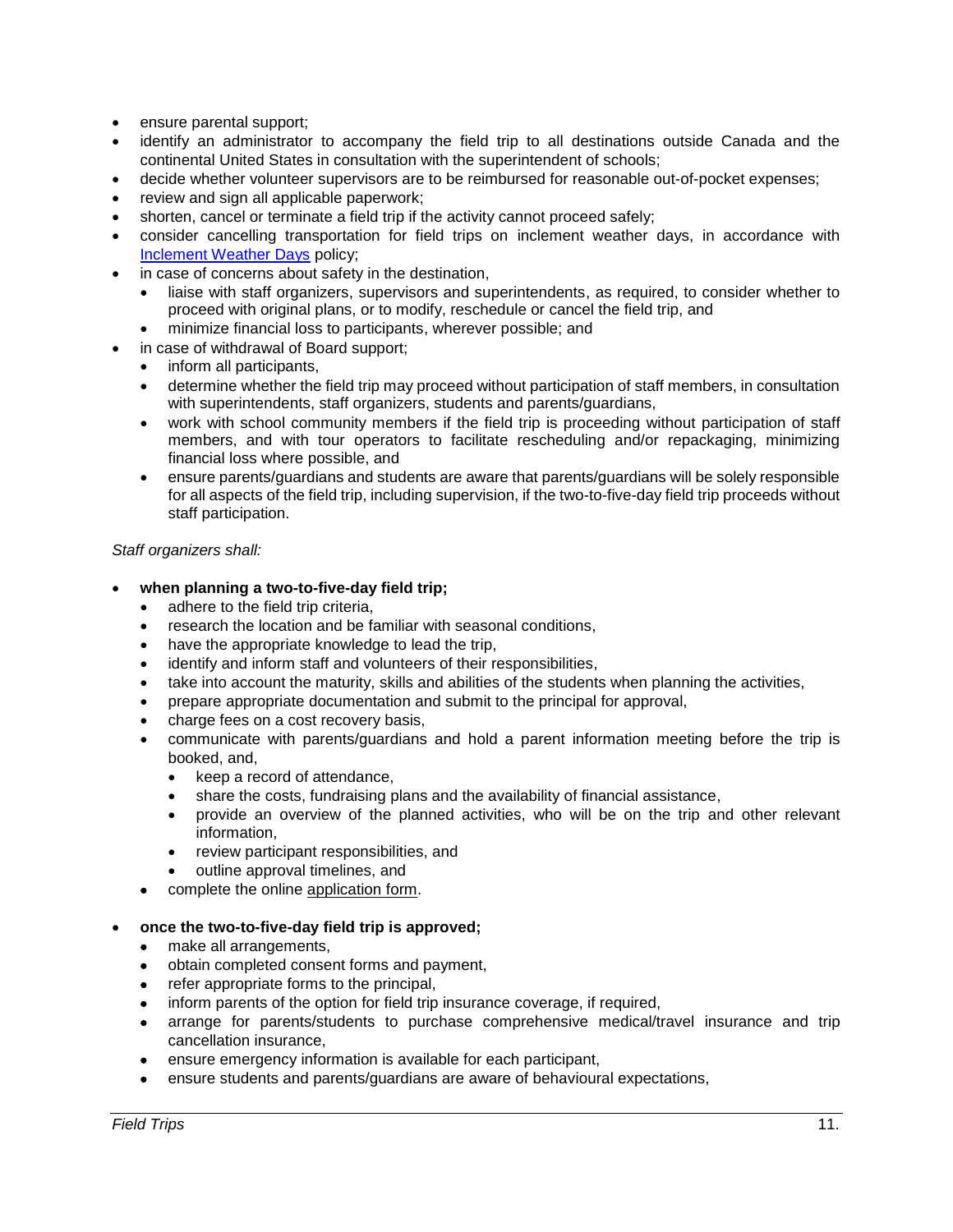- ensure all participants and parents/guardians are aware that field trips may be cancelled on [inclement weather days,](http://www.yrdsb.ca/boarddocs/Documents/PP-inclementweatherandemergencyconditionsdays-152.0.pdf)
- remind student participants to complete all work missed in other classes,
- provide an appropriate program for students who do not participate in the field trip,
- prepare an emergency communication plan,
- provide detailed information about the trip to parents/guardians and volunteers,
- consider holding a follow-up meeting for field trip participants, if needed, and
- inform staff members of field trip dates and participating students.

## **during the field trip;**

- supervise students and follow up on inappropriate behaviour,
- ensure that proper equipment is worn by all participants,
- take attendance at all points of departure and regular intervals,
- adhere to the planned itinerary and consult with the principal if an activity cannot proceed safely, and
- contact the school immediately if an accident occurs and submit the [Accident/Injury Report From](https://bww.yrdsb.ca/boarddocs/Documents/FOR-studaccident-674-04.pdf) as soon as possible.

## *Parent(s)/Guardian(s) shall:*

- ensure costs of the two-to-five-day field trip are paid for children under 18;
- review all documents and attend information sessions;
- submit consent forms;
- consider [volunteering](http://www.yrdsb.ca/boarddocs/Documents/PP-volunteersinourschools-280.pdf) on field trips; and
- work with the principal to discuss in case of withdrawal of Board support for the field trip.

### *Student participants shall:*

- meet student eligibility requirements;
- attend information sessions;
- ensure the costs of the two-to-five-day field trip are paid, if over 18 or over 16 and withdrawn from parental control;
- complete and submit forms within specified timelines;
- behave appropriately;
- dress appropriately for field trip activities;
- complete all assignments related to the field trip; and
- complete work missed in other classes.

### *Students not participating shall:*

- complete assigned work; and
- follow their regular school schedule.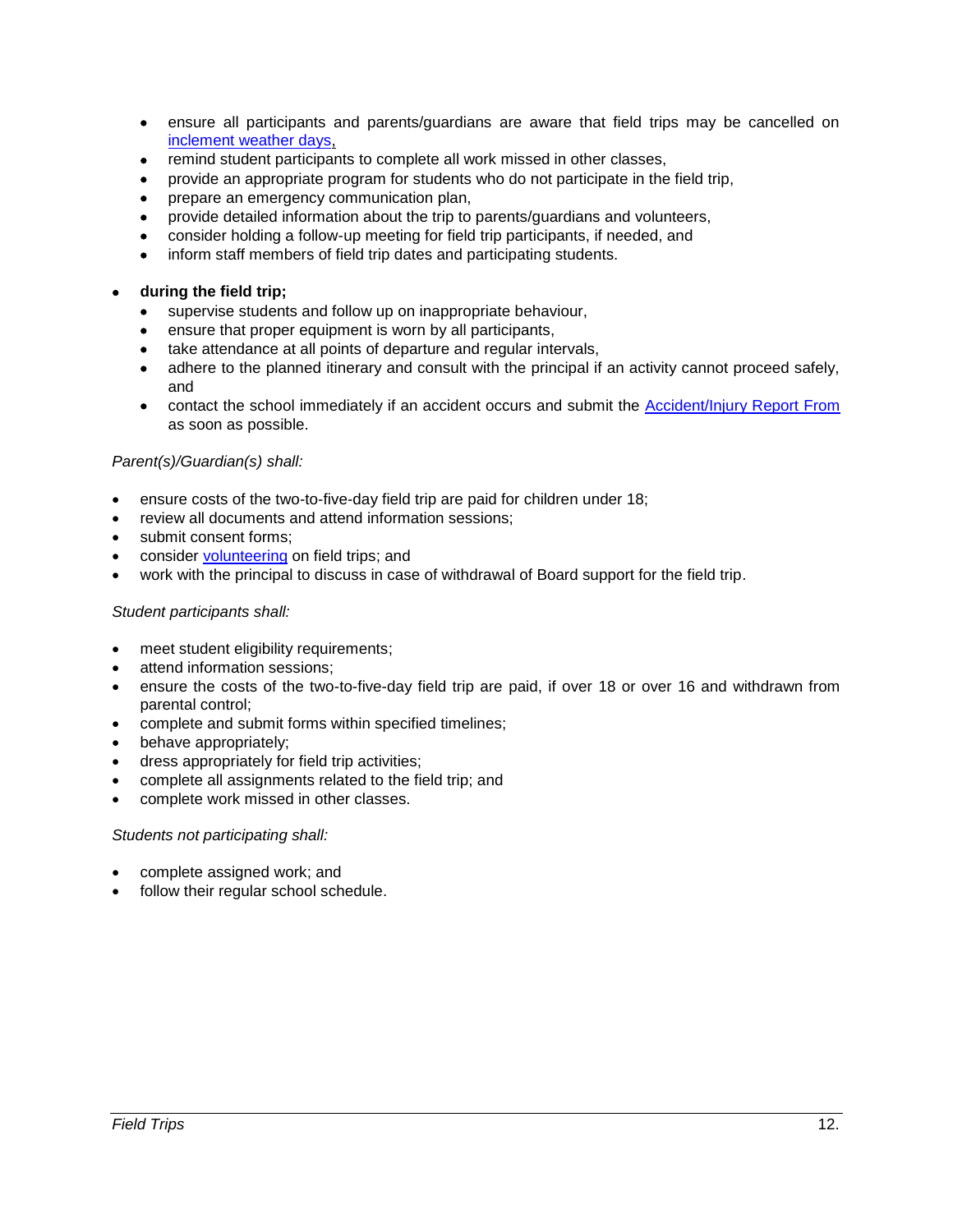## *Volunteers shall:*

- receive direction from and be accountable to the staff organizer;
- **•** comply with the **Volunteers in our Schools policy**;
- attend meetings as required;
- understand their roles and responsibilities;
- complete all appropriate forms and documentation; and
- report any inappropriate behaviour or accidents to the staff organizer.

## **Related Procedures**

**[Inclement Weather Days](http://www.yrdsb.ca/boarddocs/Documents/PP-inclementweatherandemergencyconditionsdays-152.0.pdf)** [Student Transportation](http://www.yrdsb.ca/boarddocs/Documents/PP-transportationtoandfromschools-680.pdf) [Use of Private Motor Vehicles for Student Transportation](http://www.yrdsb.ca/boarddocs/Documents/PRO-privatecars-679.pdf) [Volunteers in our Schools](http://www.yrdsb.ca/boarddocs/Documents/PP-volunteersinourschools-280.pdf)

## **History**

Approved: 1994 Working Document: June 2012, July 2013, November 2016 Revised: 2003, 2007, October 2008, April 2014 Current Status: Working Document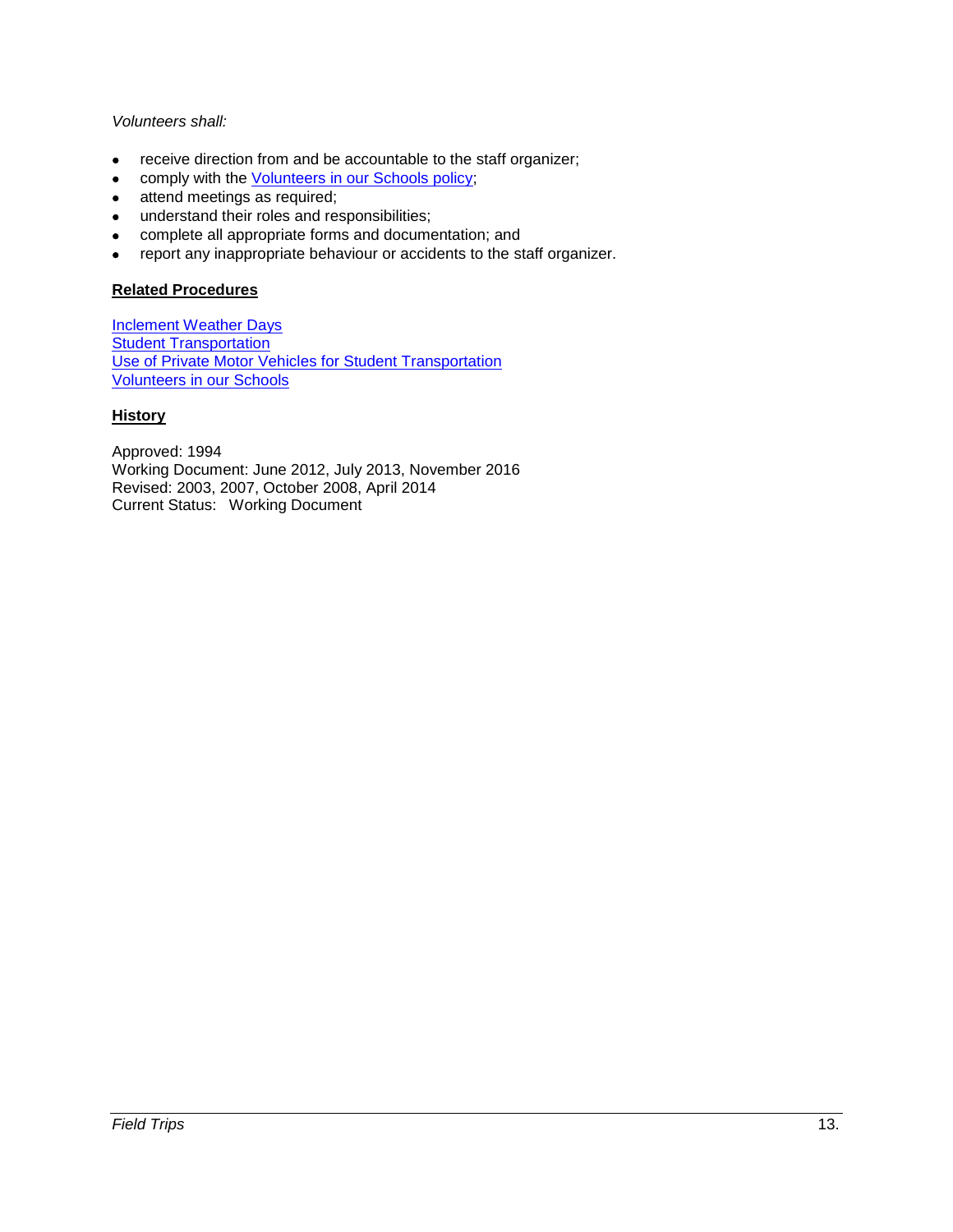<span id="page-13-0"></span>**WORKING DOCUMENT**



# **Board Procedure #642.3 Field Trips: Beyond Five Days**

This procedure outlines the responsibilities associated with organizing, conducting and supervising field trips that are *five or more days and nights*. These field trips enhance the program of study.

Field trips of shorter duration or related to sporting events are referred to in the appropriate procedure:

- [Field Trips: One Day](#page-5-0)
- [Field Trips: Two to Five Days](#page-7-0)
- [Field Trips: Overnight Sporting Event](#page-19-0)

# **Application**

### *Approval Criteria*

All field trips beyond five days must:

- be approved by the principal, superintendent of schools and Associate Director(s) of Education before the trip is booked;
- be run on a cost-recovery basis, minimizing costs wherever possible;
- accommodate, where possible, parental concerns related to religion, faith and culture;
- outline how fundraising will support the trips, where applicable;
- ensure all students have the opportunity to attend (with parent/guardian approval as required);
- accommodate students with special needs, ensuring equal access and supervision for high-needs students in accordance with the Student Safety Plan;
- ensure curriculum relevance;
- consider the timing of the trip to allow for meaningful follow-up upon return to the school before the end of the school year for trips scheduled in June;
- provide for the health and safety of all participants;
- ensure that activities comply with [Ontario Physical Education Safety Guidelines](https://bww.yrdsb.ca/boarddocs/Pages/OPHEA.aspx) and [the Wilderness](https://bww.yrdsb.ca/boarddocs/Documents/SD-Safetystandardscanoeovernight.pdf)  [Canoe Tripping and Overnight Backpacking Standards](https://bww.yrdsb.ca/boarddocs/Documents/SD-Safetystandardscanoeovernight.pdf);
- have an itinerary;
- outline in writing supervision expectations for staff members and volunteers;
- have an administrator in attendance;
- have gender representation in staff supervision, ensuring all supervisors are aware of and comfortable with their role;
- provide plans for assessment and evaluation related to curriculum, where appropriate, that will be completed by students who do not participate in mandatory field trips;
- adhere to all relevant Board policies and procedures and school code of conduct; and
- ensure the private vendor or facility operator has the necessary certification and general liability insurance of at least \$2,000,000
- have a completed [Extended Field Trip Checklist](https://bww.yrdsb.ca/boarddocs/Documents/SD-extendedstudentstudytours-checklist.pdf) with all accompanying documents, submitted to the principal at least six months before the trip

All requests to schedule a **Field Trip: Beyond Five Days** must be completed electronically.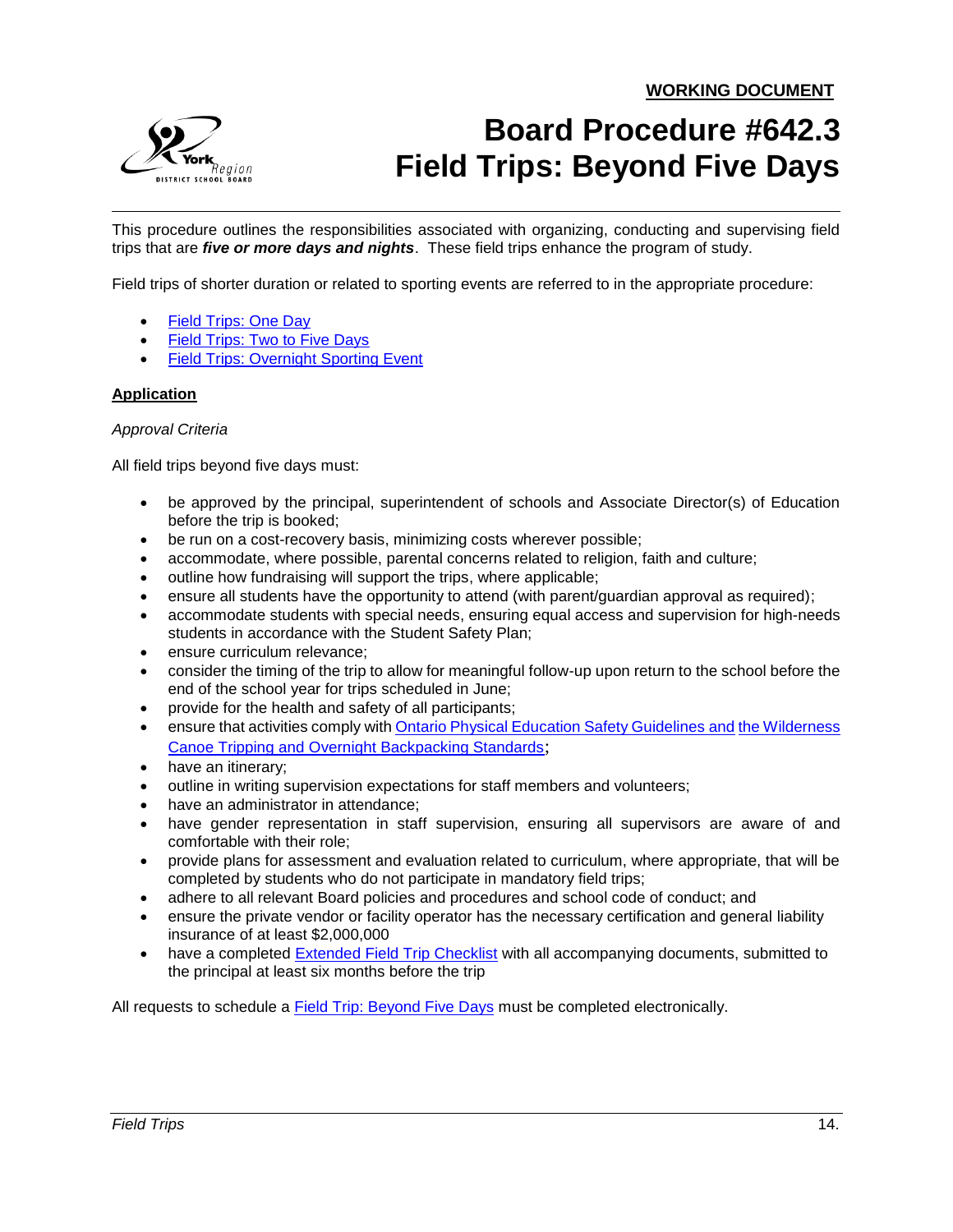# **Definitions**

# *Field Trips: Beyond Five Days*

An extended field trip is an off-site excursion for students of **five or more days and nights**. These field trips may take place within Canada or internationally.

## *Financial Transactions*

Financial transactions are monetary transactions between participants and the tour operator.

## *Supervision Ratio for Field Trips: Beyond Five Days*

The minimum acceptable standard of supervision for extended field trips is one supervisor to 10 students.

## **Responsibilities**

### *Director of Education shall:*

allocate staff and resources to support the *Extended Field Trips* procedure.

*Associate Directors and/or Coordinating Superintendents shall:*

- ensure all requirements in the Field Trips: Beyond Five Days procedure are communicated to all schools;
- give final approval for all field trips beyond five days; and
- in cases of concern about safety in the destination, decide with superintendents how to proceed.

### *Superintendents of Schools shall:*

- authorize, in conjunction with the principal, field trips beyond five days based on approval criteria, and submit to Associate Director(s) for final approval;
- not approve supply teacher costs unless absolutely necessary and in conjunction with the Associate Director(s);
- upon approval by the Associate Director(s), return a signed copy of the request form to the school; and
- in cases of concern about safety in the destination, liaise with Associate Director(s) and the principal(s) to determine how to proceed.

# *Principals shall:*

- authorize field trips beyond five days and forward to the superintendent of schools for review;
- ensure the field trip meets approval criteria and supervision ratios;
- return requests that are denied to the staff organizer for review and/or improvement;
- encourage parent/guardian participation in accordance with the [Volunteers in our Schools](http://www.yrdsb.ca/boarddocs/Documents/PP-volunteersinourschools-280.pdf) policy;
- ensure all participants receive appropriate information about the trip;
- communicate the availability of financial assistance with dignity and confidentiality;
- work with staff organizers to determine which students participate;
- make decisions about student participation in consultation with the superintendent of schools;
- ensure parental support;
- participate in an initial meeting for parents/guardians and/or students;
- ensure that all communication to students and parents/guardians before approval clearly states "Subject to Approval";
- identify an administrator to accompany the field trip;
- decide whether volunteer supervisors are to be reimbursed for reasonable out-of-pocket expenses;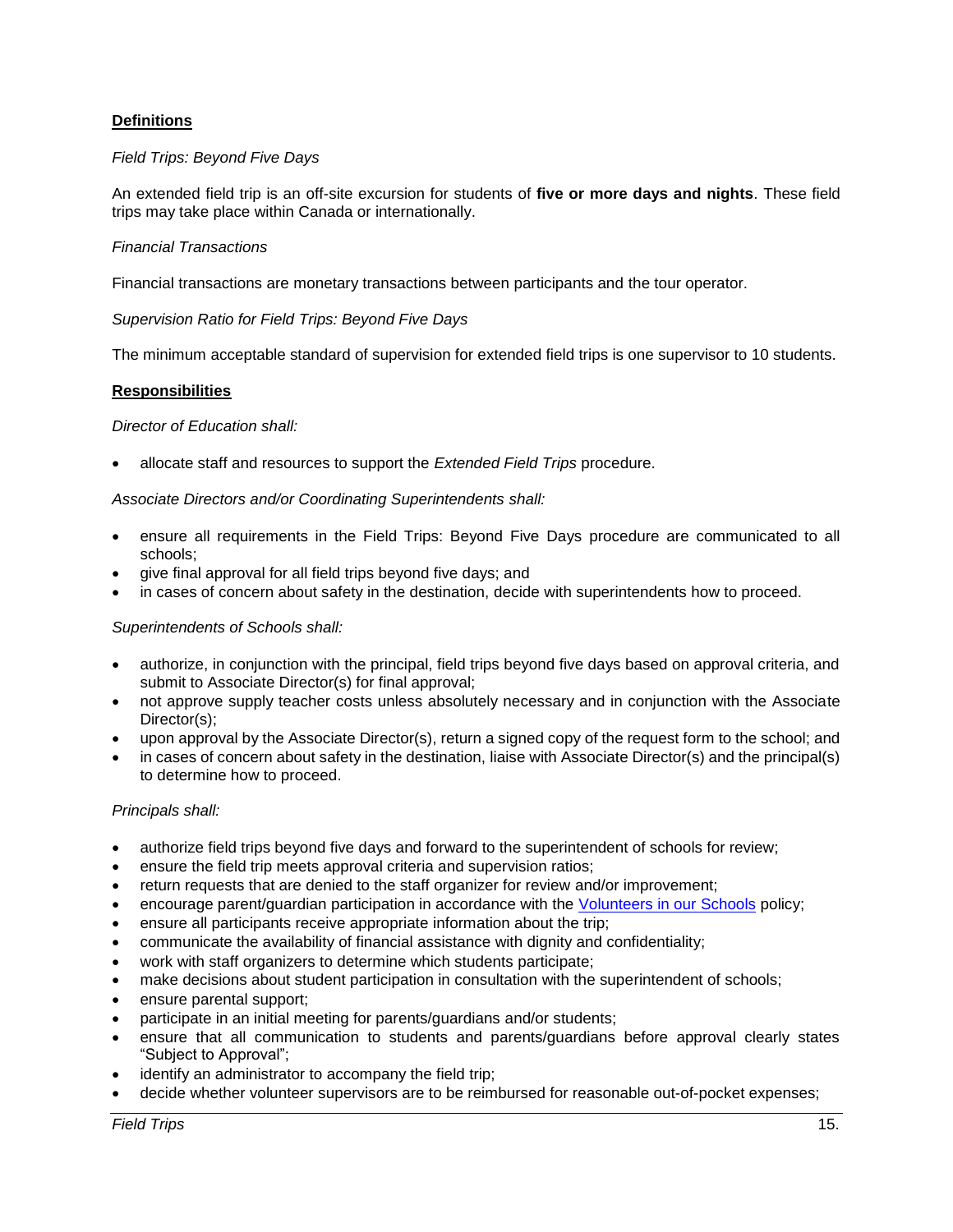- review and sign all applicable paperwork;
- consult with the superintendent of schools in determining whether to shorten, cancel or terminate a field trip if the activity cannot proceed safely;
- consider cancelling transportation for field trips on inclement weather days, in accordance with [Inclement Weather Days](http://www.yrdsb.ca/boarddocs/Documents/PP-inclementweatherandemergencyconditionsdays-152.0.pdf) policy;
- in case of concerns about safety in the destination,
	- immediately contact the superintendent of schools and the tour operator to review the situation,
	- liaise with staff organizers, supervisors and superintendents, as required, to consider whether to proceed with original plans, or to modify, reschedule or cancel the field trip, and
	- work with the tour operator to facilitate rescheduling and/or repackaging the tour to minimize financial loss to the participants if a tour is rescheduled;
- ensure all incentives offered by tour operators are used to reduce the cost of the field trip for student participants only;
- monitor the field trip finances;
- ensure that students and/or parents understand that the Board facilitates field trips beyond five days, but all signed contracts and financial undertakings are between students and/or parents/guardians and the tour operator;
- inform the school council of the dates and destination of the field trip;
- ensure staff absences are accommodated within approved practice; and
- in case of withdrawal of Board support;
	- inform all participants,
	- determine whether the field trip may proceed without participation of staff members, in consultation with the tour operator, superintendent of schools, staff organizers, students and parents/guardians,
	- work with school community members if the field trip is proceeding without participation of staff members, and with tour operators to facilitate rescheduling and/or repackaging, minimizing financial loss where possible, and
	- ensure parents/guardians and students are aware that parents/guardians and tour operators will be solely responsible for all aspects of the field trip, including supervision, if the field trip proceeds without staff participation.

# *Staff Organizer(s) shall:*

- **when planning a field trip beyond five days;**
	- discuss the concept of the field trip with the principal before discussing with students,
	- adhere to the field trip criteria,
	- research the location of the activity and be familiar with seasonal conditions,
	- have the appropriate knowledge to lead the trip,
	- identify and inform staff and volunteers of their responsibilities, in conjunction with the principal,
	- take into account the maturity, skills and abilities of the students when planning the activities on the trip,
	- select a Board-approved tour operator in conjunction with the principal,
	- prepare appropriate documentation and submit to the principal for approval,
	- charge fees on a cost recovery basis,
	- prepare an emergency communication plan, and
	- communicate with parents, as required, during the formulation of the plan for the field trip.

# **once the field trip beyond five days is approved***;*

- make all arrangements,
- obtain completed consent forms,
- provide students and parents/guardians with an information package including,
	- the Field Trip Permission Form,
	- insurance information,
	- list of students and chaperones,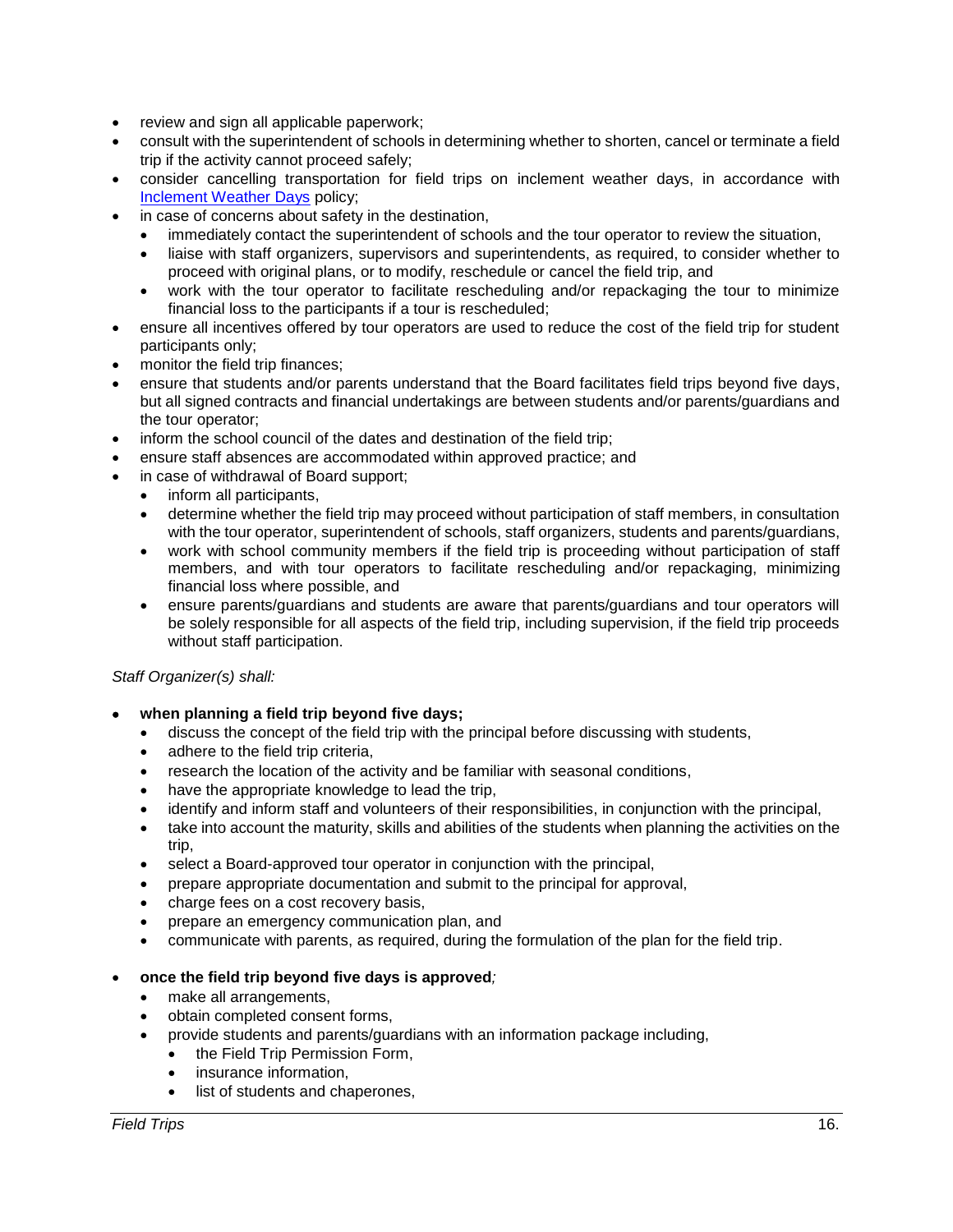- itinerary,
- packing list,
- lodging and transportation arrangements,
- schedule of additional meetings,
- student behavior expectations and consequences,
- local currency, customs and expectations,
- care of travel documents,
- luggage and customs restrictions;
- dress code,
- costs and payment options, and
- medical forms, if required,
- arrange an information session for students and parents/guardians, with supervisors and/or the tour operator, and
	- review the information package,
	- outline that the responsibility for financial liability remains solely with participants and their parents/guardians, and that the Board assumes no financial liability for any aspect of the field trip including, but not limited to, money lost due to tour operator bankruptcy, rescheduling, cancellation or withdrawal of Board support,
- ensure emergency information is available for each participant,
- ensure all participants and parents/guardians are aware that field trips may be cancelled on [inclement weather days,](http://www.yrdsb.ca/boarddocs/Documents/PP-inclementweatherandemergencyconditionsdays-152.0.pdf)
- remind student participants to complete all work missed in other classes,
- provide an appropriate program for students who do not participate in the field trip,
- ensure that every supervisor,
	- signs the [Supervisor Responsibilities During Field Trips Beyond Five Days,](https://bww.yrdsb.ca/boarddocs/Documents/FOR-extendedstudentstudytours-supervisionexpectations.pdf)
	- provides written evidence of insurance coverage,
	- possesses all necessary travel documentation,
- if an adjustment to a student's itinerary is approved, ensure parents/guardians provide documentation outlining the agreed upon travel plans and a waiver of liability,
- work in conjunction with the tour operator to obtain all required information and payments,
- be aware of requirements for participants traveling with foreign passports,
- prepare a package to be left with school administration, that includes,
	- all items in the student package,
	- tour company contact information,
	- signed Supervisor Responsibilities During Extended Field Trips forms,
	- student medical information, photocopies of all passports and birth certificates,
	- participant insurance information, and
	- inventory of school equipment,
- consider holding a follow-up meeting for field trip participants, if needed, and
- inform staff members of field trip dates and participating students.

# **during the field trip beyond five days;**

- supervise students and follow up on inappropriate behaviour,
- ensure that proper equipment is worn by all participants,
- take attendance at all points of departure and at regular intervals,
- adhere to the itinerary and consult with the principal if an activity cannot proceed safely, and
- contact the school immediately if an accident occurs and submit the [Accident/Injury Report Form](https://bww.yrdsb.ca/boarddocs/Documents/FOR-studaccident-674-04.pdf) as soon as possible.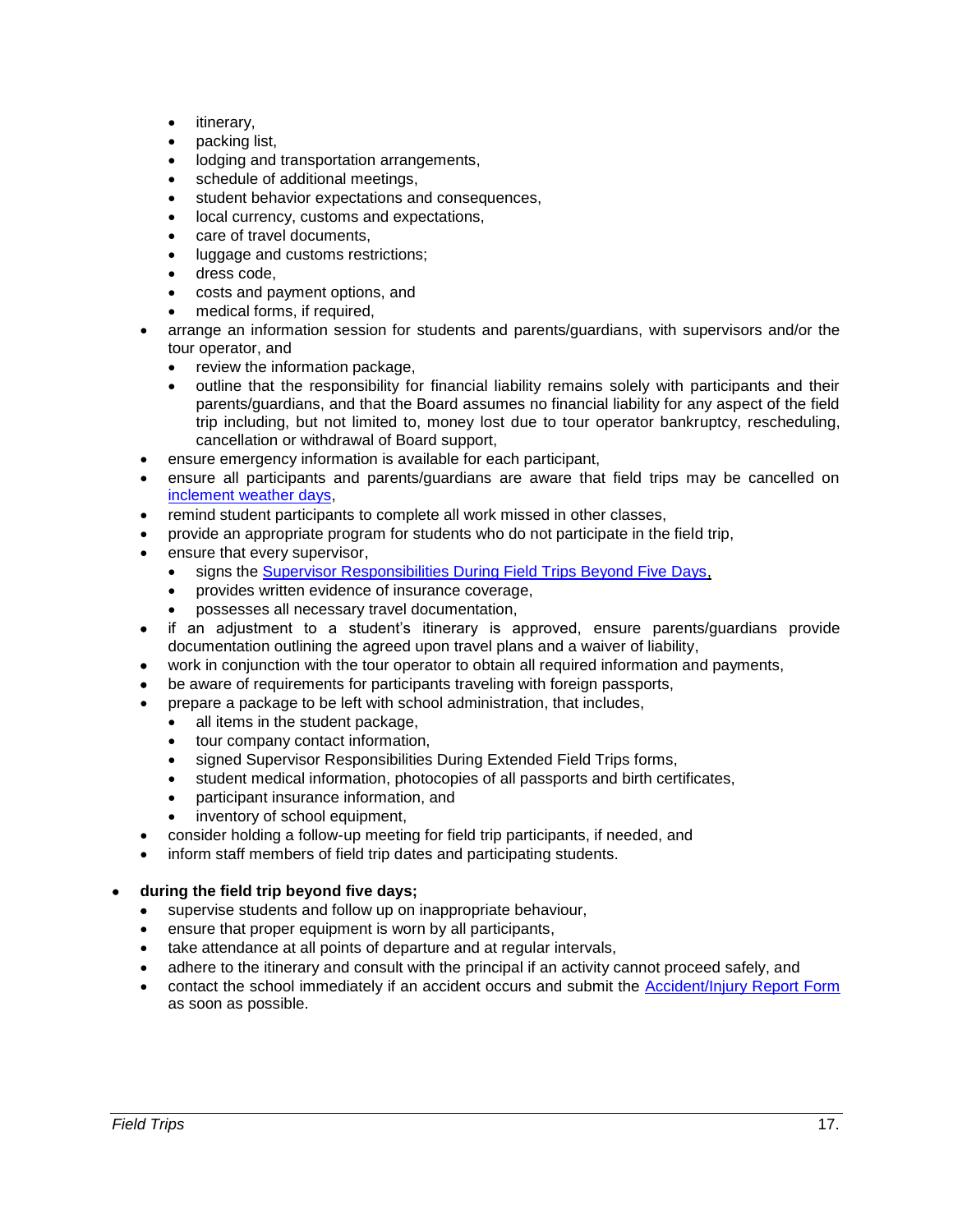# *Parent(s)/Guardian(s) shall:*

- ensure costs of the field trip beyond five days are paid in accordance with payment schedules (including non-refundable deposit) for children under 18;
- review all documents and attend information sessions;
- submit consent forms and required documentation, including;
	- the Field Trip Permission Form,
	- passport information,
	- immunization,
	- travel insurance, and
	- copies of prescriptions;
- consider volunteering on field trips;
- inform staff organizer if the student can no longer participate;
- understand that adjustments to a student's itinerary will only be considered in exceptional circumstances;
- if an adjustment to a student's itinerary is approved by staff organizers and the principal;
	- provide detailed travel plans and a waiver of liability, and
	- understand the Board is not responsible for a student when they are no longer under the supervision of staff and/or volunteer supervisors;
- understand that field trips may be re-scheduled, altered or canceled if there are concerns regarding destination safety; and
- discuss options with the principal if the Board withdraws supports for the field trip.

# *Student participants shall:*

- meet student eligibility requirements;
- attend information sessions;
- ensure the costs of the field trip are paid, if over 18 or over 16 and withdrawn from parental control;
- complete and submit forms within specified timelines;
- behave appropriately;
- pack appropriately for field trip activities;
- complete all assignments related to the field trip; and
- complete work missed in other classes.

# *Volunteers shall:*

- receive direction from and be accountable to the staff organizer;
- comply with the **Volunteers in our Schools policy**;
- attend meetings as required;
- understand their roles and responsibilities;
- complete all appropriate forms and documentation;
- report any inappropriate behaviour or accidents to the staff organizer or accompanying administrator; and
- fulfill their duties for the duration of the extended field trip, including evenings and weekends.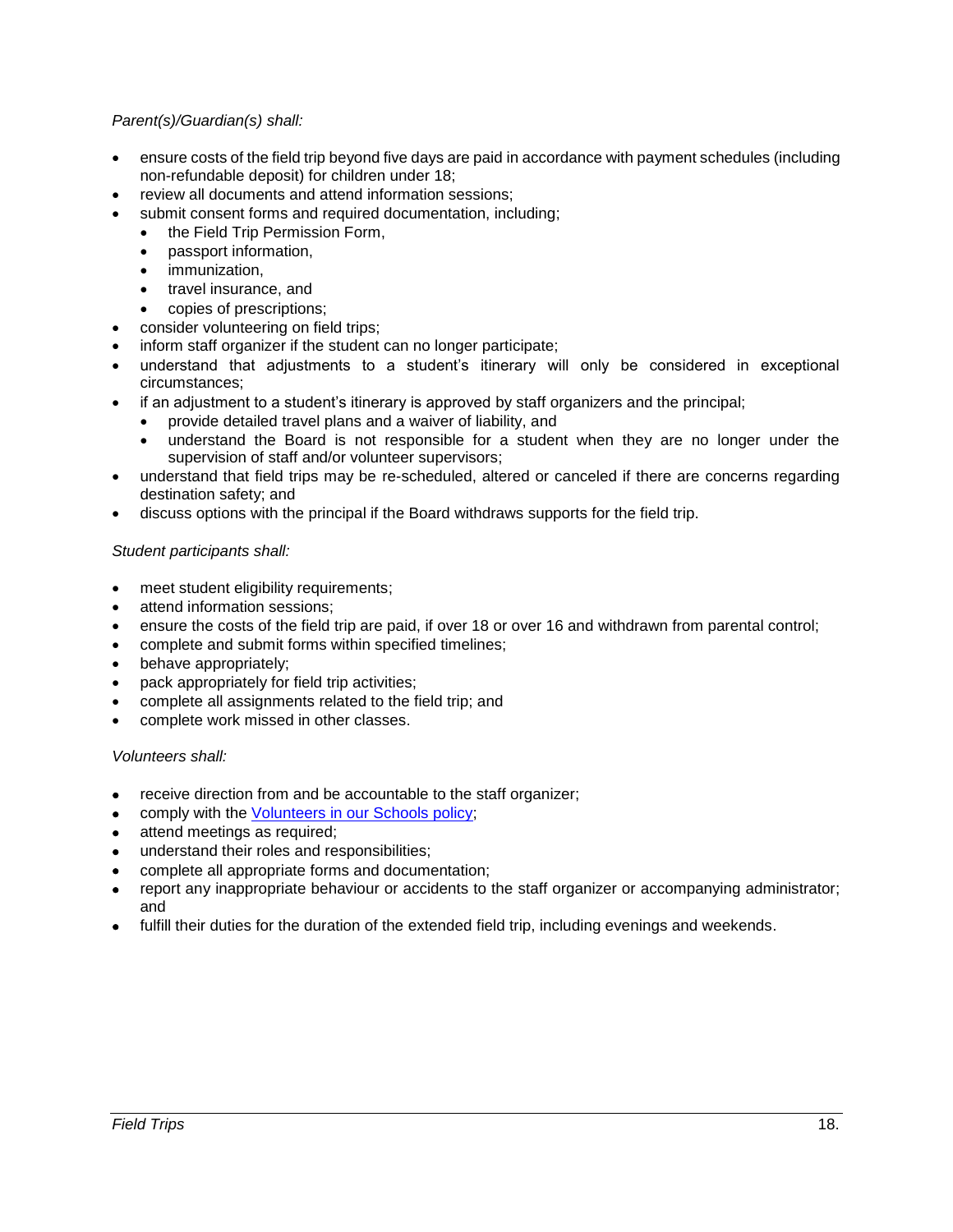# *The Tour Operator shall:*

- work with staff organizers to;
	- develop an itinerary, and
	- outline requirements and timelines,
- provide detailed statements to the school of all monies collected;
- attend information meetings, as required;
- in case of concerns regarding destination safety;
	- attend a meeting at which school staff will discuss rescheduling or altering the itinerary, and
	- work with Board staff members to facilitate rescheduling and/or repackaging the tour to minimize financial loss to participants if the tour is rescheduled; and
- in case of withdrawal of Board support;
	- attend meetings to discuss options, and
	- understand that if the school community and tour operator decide to proceed, Board staff will not be permitted to participate and parents/guardians and tour operators will be solely responsible for all aspects of the field trip, including the supervision of students.

# *The accompanying administrator shall:*

- assume responsibility for all aspects of the field trip;
- ensure parent(s)/guardian(s) are contacted, as necessary;
- contact superintendent of schools, as necessary; and
- make changes to the itinerary, as necessary.

### **Procedure History**

Approved: 1994 Working Document July 2013, November 2016 Revised: 2003, 2007, April 2014 Current Status: Working Document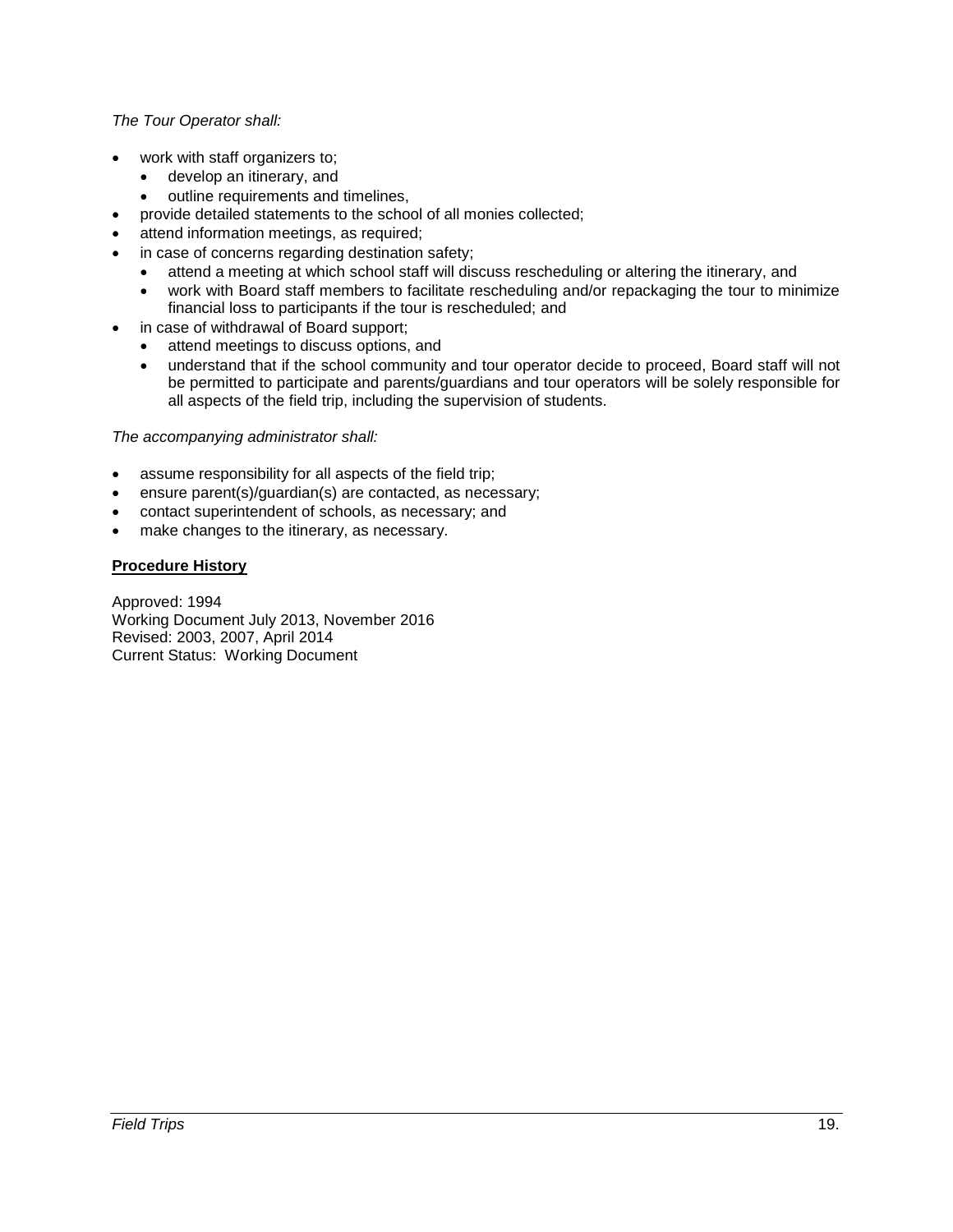

# <span id="page-19-0"></span>**Board Procedure #642.4 Field Trips: Overnight Sporting Event**

This procedure outlines the responsibilities associated with organizing, conducting and supervising overnight field trips for the purpose of participating in invitational tournaments and Ontario Federation of School Athletic Associations events. These trips *exceed one day and are completed within four days.* Costs may be associated with these trips.

For sporting events longer than four days, the [Field Trips: Two to Five Days](#page-7-0) or Field Trips: Beyond Five [Days](#page-13-0) procedures must be followed.

# **Application:**

# *Approval Criteria*

All overnight sporting event field trips must:

- be approved by the school principal;
- minimize student costs, wherever possible;
- accommodate, where possible, parental concerns related to religion, faith and culture;
- outline how fundraising will support the field trip, where applicable;
- ensure all participants have the opportunity to attend (with parent/guardian approval)
- accommodate students with special needs, ensuring equal access and supervision for high-needs students in accordance with the Student Safety Plan;
- provide for the health and safety of all participants;
- ensure that activities comply with [Ontario Physical Education Safety Guidelines](https://bww.yrdsb.ca/boarddocs/Pages/OPHEA.aspx) an[d the Wilderness](https://bww.yrdsb.ca/boarddocs/Documents/SD-Safetystandardscanoeovernight.pdf)  [Canoe Tripping and Overnight Backpacking Standards;](https://bww.yrdsb.ca/boarddocs/Documents/SD-Safetystandardscanoeovernight.pdf)
- have an itinerary;
- outline in writing supervision expectations for staff members and volunteers;
- have an administrator in attendance on any overnight sporting event occurring outside Canada and the continental United States;
- have gender representation in staff supervision, ensuring that all supervisors are aware of, and comfortable with, their role;
- adhere to all relevant Board policies, procedures and school code of conduct; and
- ensure the private vendor or facility operators has the necessary certification and general liability insurance of at least \$2,000,000.

All requests to schedule a **Field Trips: Overnight Sporting Event** must be completed.

# **Definitions**

# *Field Trips: Overnight Sporting Event*

This is an offsite sporting event *that exceeds one day and is completed within four days*. They may take place within Canada or internationally.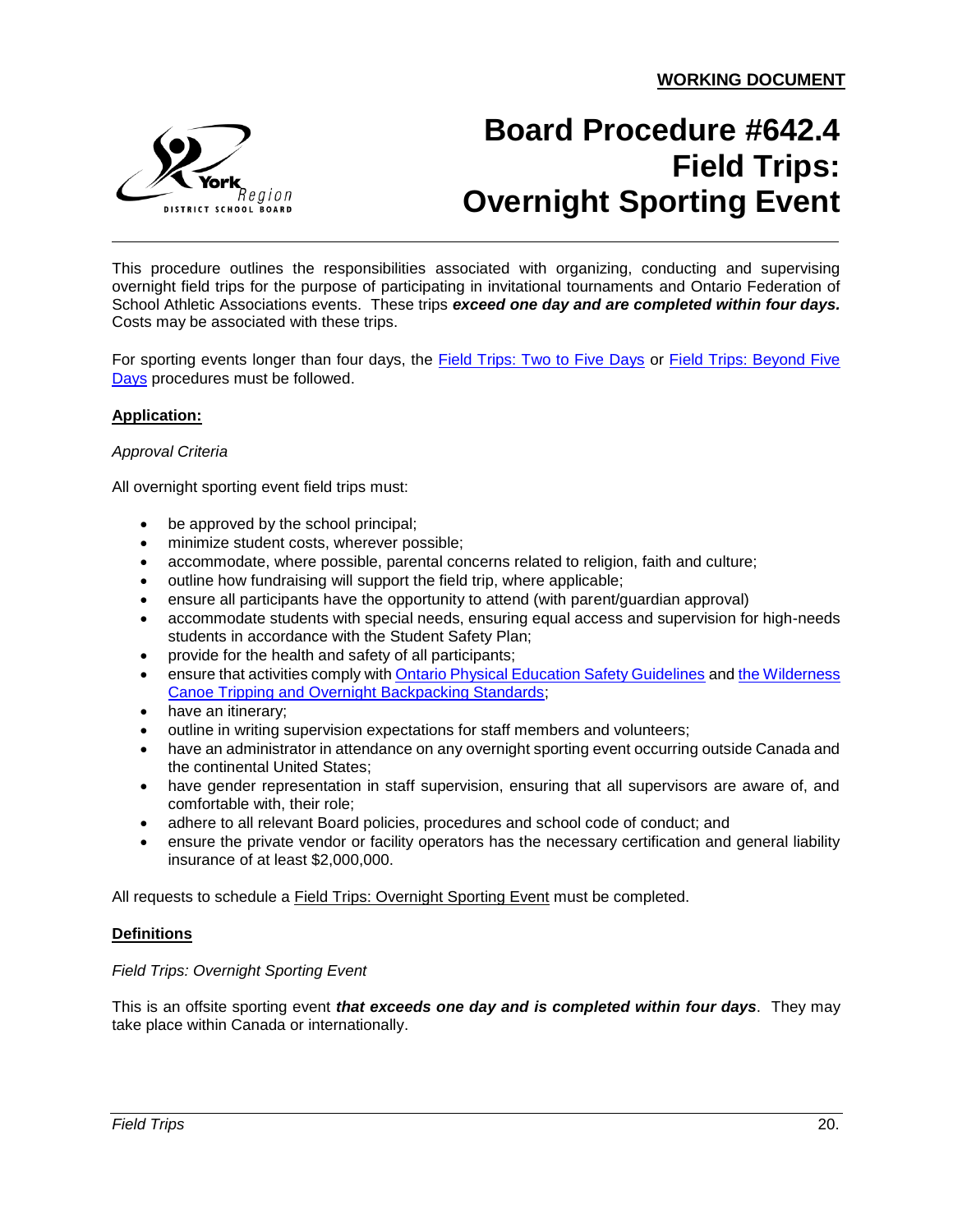# *Supervision Ratios for Field Trips: Overnight Sporting Event*

Refer to the [York Region Athletic Association Constitution](http://www.yraa.com/documents/docs/YRAA%20Constitution.pdf) for appropriate supervision ratios for each sporting event.

# **Responsibilities**

# *The Director of Education shall:*

allocate staff and resources to support the Field Trips: Overnight Sporting Event procedure.

# *The Associate Directors, Schools shall:*

support the implementation of the Field Trips: Overnight Sporting Event procedure.

# *Superintendents of Schools shall:*

- ensure that the requirements in the Field Trips: Overnight Sporting Event procedure are communicated to all schools; and
- receive Field Trips: Overnight Sporting Event requests for information.

# *Principals shall:*

- authorize overnight sporting event field trips;
- ensure the field trip meets approval criteria and supervision ratios;
- ensure all participants receive appropriate information about the trip;
- communicate the availability of financial assistance with dignity and confidentiality;
- only remove a student from participating on the trip after consultation with staff and the superintendent of schools;
- identify an administrator to accompany the field trip to all international destinations, where possible;
- review and sign all applicable paperwork, including "Third Party Liability Waivers";
- shorten, cancel or terminate a field trip if the activity cannot proceed safely;
- consider cancelling transportation for field trips on inclement weather days, in accordance with the [Inclement Weather Days](http://www.yrdsb.ca/boarddocs/Documents/PP-inclementweatherandemergencyconditionsdays-152.0.pdf) policy;
- in case of concerns about safety at the destination;
	- contact the superintendent of schools,
	- liaise with supervisors and superintendent of schools, as required, to decide whether to proceed with original plays, or to modify or cancel the trip; and
- in case of withdrawal of Board support;
	- inform all participants,
	- determine whether the trip may proceed without participation of staff members, in consultation with the superintendent of schools, staff organizers, students and parents/guardians,
	- work with school community members if the field trip is proceeding without participation of staff members to facilitate rescheduling and/or repackaging, minimizing financial loss where possible, and
	- ensure parents/guardian) and students are aware that parents/guardians will be solely responsible for all aspects of the field trip, including supervision, if the field trip proceeds without staff participation.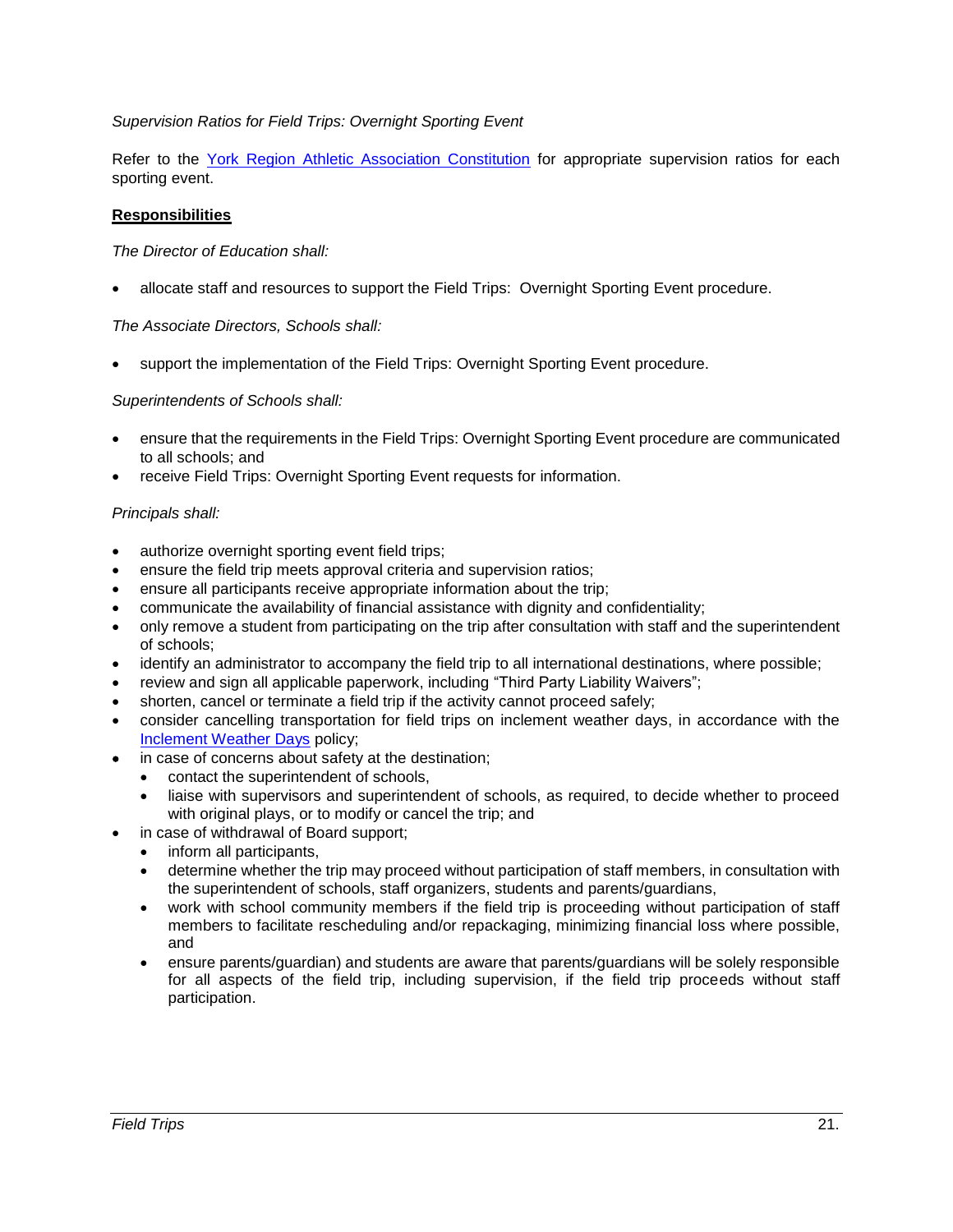*Staff organizers and supervisors shall:*

- **when planning an overnight sporting event;** 
	- adhere to the field trip criteria,
	- have the appropriate training and knowledge to lead the trip,
	- identify and inform supervisors of their responsibilities,
	- take into account the maturity, skills and abilities of the participants,
	- prepare appropriate documentation and submit to the principal for approval,
	- communicate with parents/guardians regarding the proposed trip, and
	- complete and submit the [Supervisor Expectation Form.](https://bww.yrdsb.ca/boarddocs/Documents/FOR-extendedstudentstudytours-supervisionexpectations.pdf)

# **once the overnight sporting event is approved;**

- make all arrangements,
- obtain completed consent forms,
- refer any Third Party Liability Waivers to the principal,
- provide information to parents/guardians and students about comprehensive medical/travel insurance, if required,
- ensure students and parents/guardians sign the [Student Expectations Contract,](https://bww.yrdsb.ca/boarddocs/Documents/FOR-StudentExpectationsContract.docx)
- ensure all participants and parents/guardians area aware that field trips may be cancelled on [inclement weather days,](http://www.yrdsb.ca/boarddocs/Documents/PP-inclementweatherandemergencyconditionsdays-152.0.pdf)
- ensure students complete all work missed in other classes,
- provide detailed information about the trip to parents/guardians and supervisors, and
- inform staff members of the field trip dates and participating students.

# **during overnight sporting event;**

- supervise students and follow up on inappropriate behaviour,
- ensure that proper equipment is worn by all participants,
- take attendance at all points of departure and regular intervals,
- adhere to the planned itinerary and consult with the principal if an activity cannot proceed safely, and
- contact the school immediately if an accident occurs during the trip and submit the [Accident/Injury](https://bww.yrdsb.ca/boarddocs/Documents/FOR-studaccident-674-04.pdf)  [Report](https://bww.yrdsb.ca/boarddocs/Documents/FOR-studaccident-674-04.pdf) form within 48 hours of the incident or as soon as possible,

# *Parent(s)/Guardian(s) shall:*

- ensure costs of the overnight sporting event are paid;
- review all documents:
- understand the expectations of participation in off-site activities and the potential risks and associated safety procedures field trip;
- submit consent forms; and
- work with the principal to discuss in case of withdrawal of Board support for the field trip.

# *Students shall:*

- meet student eligibility requirements;
- submit payment, as required;
- complete and submit forms within specified timelines.
- behave appropriately;
- dress appropriately for field trip activities; and
- complete work missed in other classes.